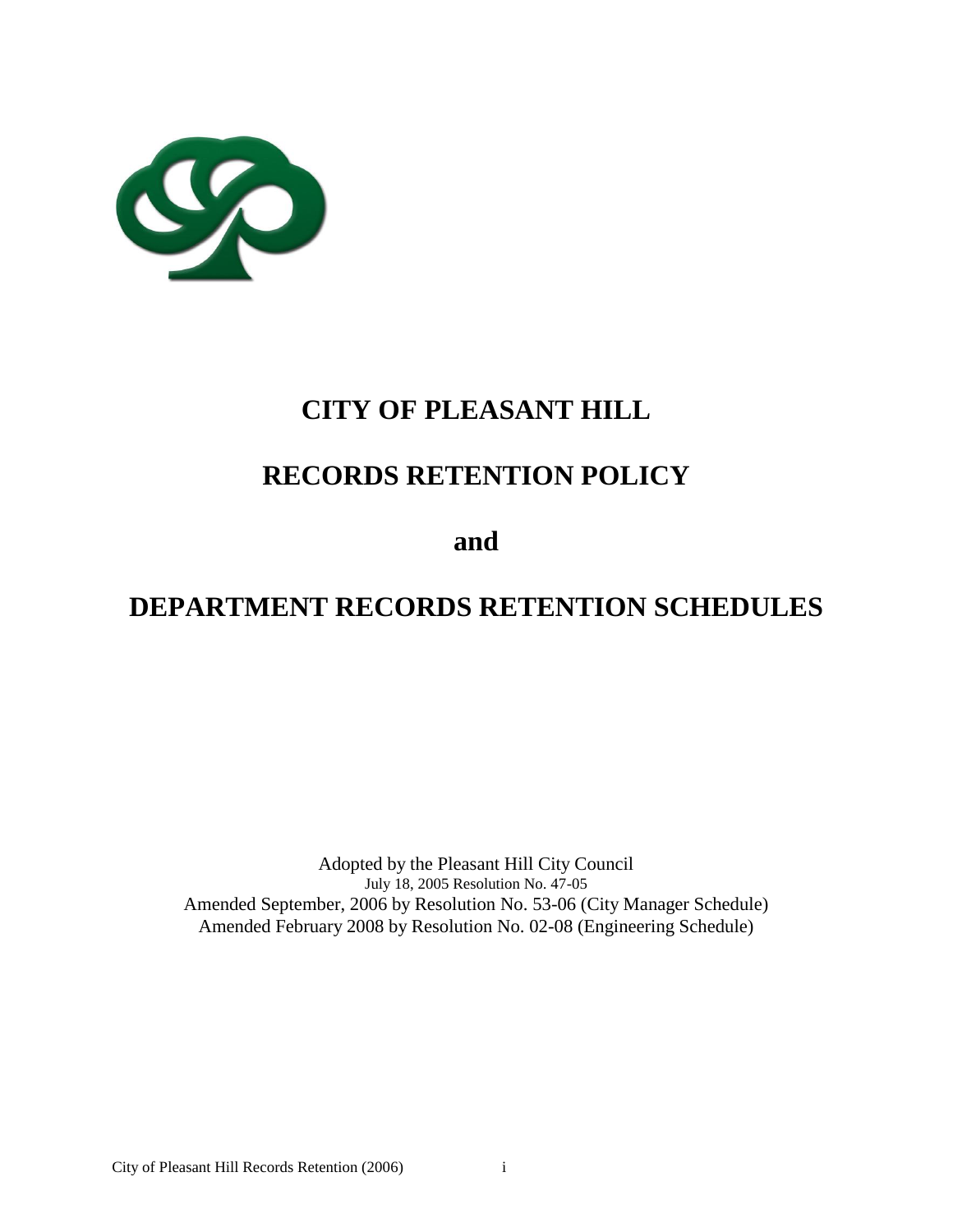## **Records Retention Policy and Schedules Table of Contents**

Page Number

| Part 1 | <b>Records Retention Policy</b>                      | $\overline{2}$ |
|--------|------------------------------------------------------|----------------|
|        | with attached forms for:                             |                |
|        | <b>Records Transfer Notice</b>                       | 6              |
|        | <b>Records Destruction Certificate</b>               | 7              |
| Part 2 | <b>Records Retention Schedules</b>                   | 8              |
|        | Abbreviations                                        | 9              |
|        | <b>City Manager</b>                                  | 10             |
|        | <b>City Attorney</b>                                 | 11             |
|        | <b>City Clerk</b>                                    | 13             |
|        | <b>City Treasurer</b>                                | 15             |
|        | <b>Finance Department</b>                            | 16             |
|        | Human Resources Department                           | 20             |
|        | <b>Police Department</b>                             | 23             |
|        | <b>Investigations Division</b>                       | 23             |
|        | <b>Administration Division</b>                       | 25             |
|        | <b>Patrol Division/Traffic</b>                       | 27             |
|        | <b>Support Services Division</b>                     | 28             |
|        | <b>Public Works/Community Development Department</b> | 30             |
|        | <b>Building Division</b>                             | 30             |
|        | Code Enforcement                                     | 31             |
|        | Engineering & Maintenance Divisions                  | 32             |
|        | <b>Planning Division</b>                             | 34             |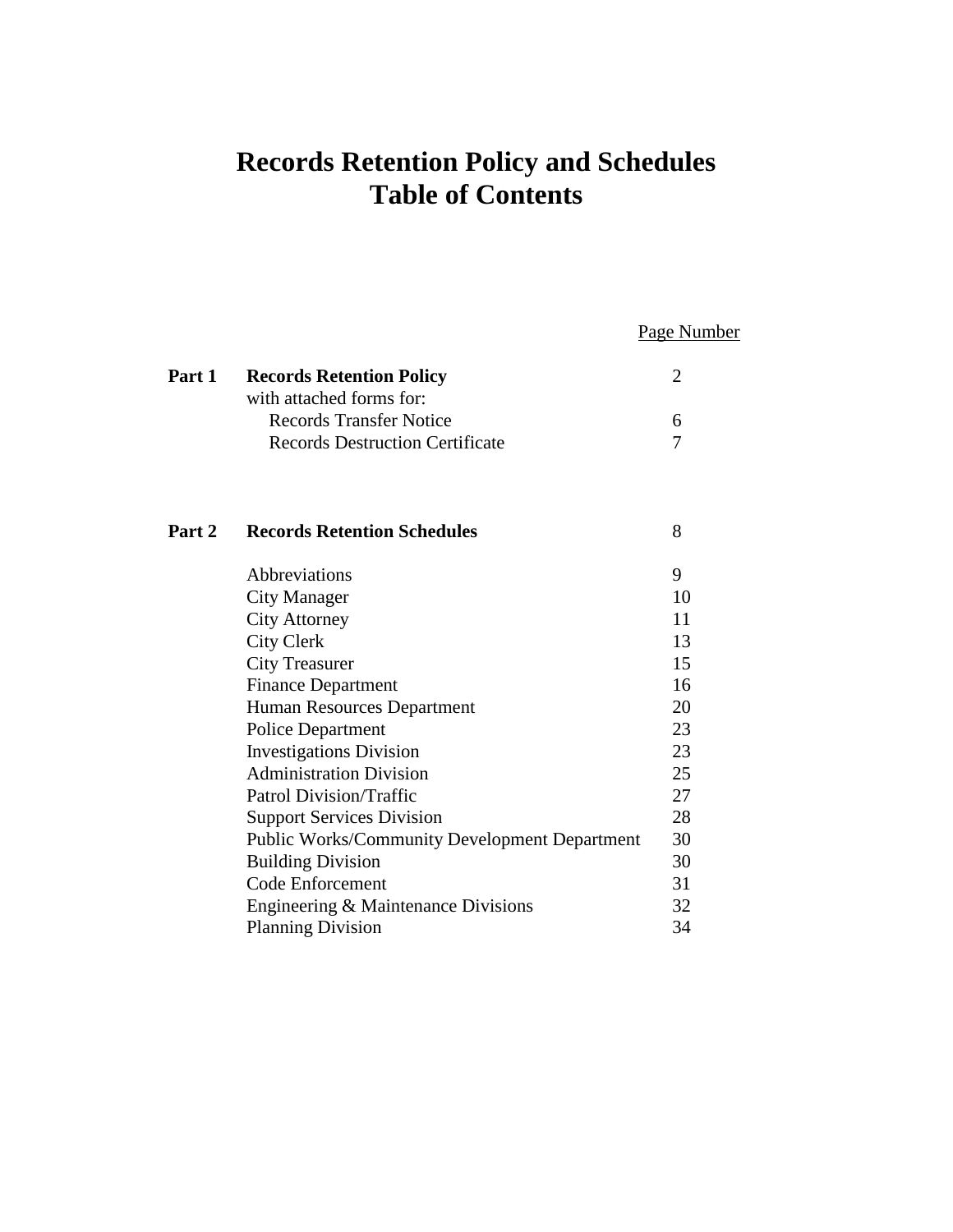## **Part 1**

# **RECORDS RETENTION POLICY**

(Previously adopted in 2001 by City Council Resolution No. 75-01)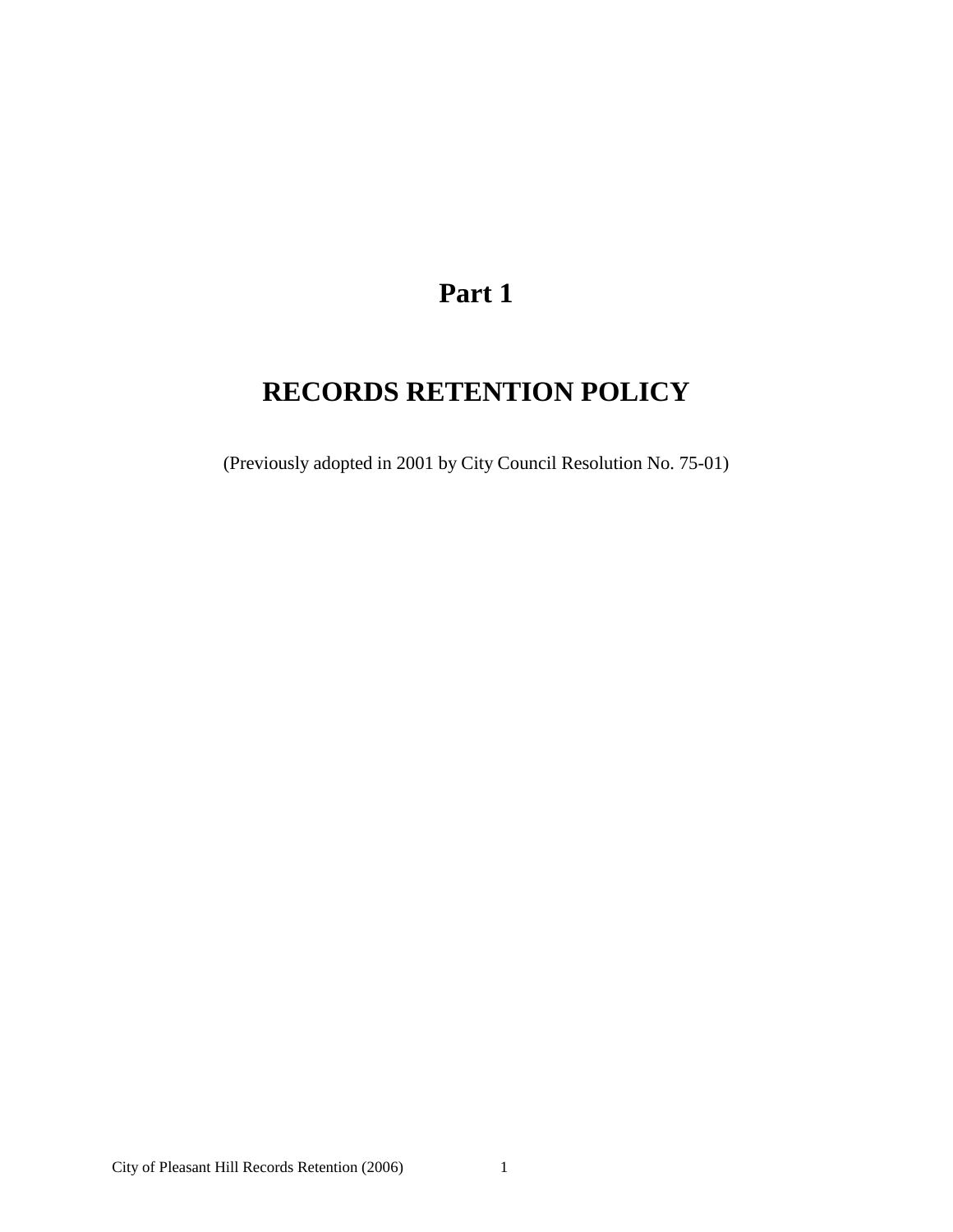### **1. PURPOSE OF THE RECORDS RETENTION POLICY.**

A written policy for a records retention program provides guidelines to ensure that records of the City of Pleasant Hill are maintained in a manner that makes them easily accessible and that records are retained in accordance with federal and state laws, contractual requirements, and regular business practices. The Policy also serves as a guideline for each City department in developing its own Records Retention Schedule, which will ensure permanent availability of vital information, as well as consistent and regular disposal of non-vital records after appropriate lengths of time.(History: Policy originally adopted September 17, 2001, City Council Resolution No. 75-01.)

## **2. RECORDS RETENTION PROGRAM.**

This Policy together with any Records Retention Schedules adopted for specific City departments make up the Records Retention Program. The Records Retention Program provides the following benefits in the economy and efficiency of the City operation:

- \$ Provides certainty that no record is destroyed prematurely and that valuable and legally required records are retained in compliance with legal retention requirements and with standard organizational practices for the retention and destruction of records.
- \$ Enables authorized employees to destroy records no longer of value.
- \$ Provides faster and more efficient retrieval of files as a result of the elimination of obsolete records.
- \$ Improves productivity through faster access to information.
- \$ Cuts costs of filing equipment and office and storage space with the elimination of obsolete original records and duplicate records.

### **3. RECORDS RETENTION SCHEDULES.**

Each department may prepare its own Records Retention Schedule, to be approved by the department director and City Attorney, and then by the City Council. All records shall be maintained at least as long as the legal requirements for particular types of records, and may be kept longer at the discretion of the department.

### **4. ACTIVE AND INACTIVE RECORDS; DESTRUCTION OF RECORDS.**

Active records are retained within each department to ensure they are readily accessible. Periodically, and at least annually, records within a department are reviewed to determine which are no longer active. The inactive records that are obsolete and no longer required to be kept under the Records Retention Schedule for the department may be destroyed. All other inactive records should be sent to the Records Retention Center, boxed in standard banker=s boxes, labeled, and organized whenever possible according to the eventual destruction date. A ARecord Transfer Notice@ is sent to the Records Coordinator along with each box sent for storage. A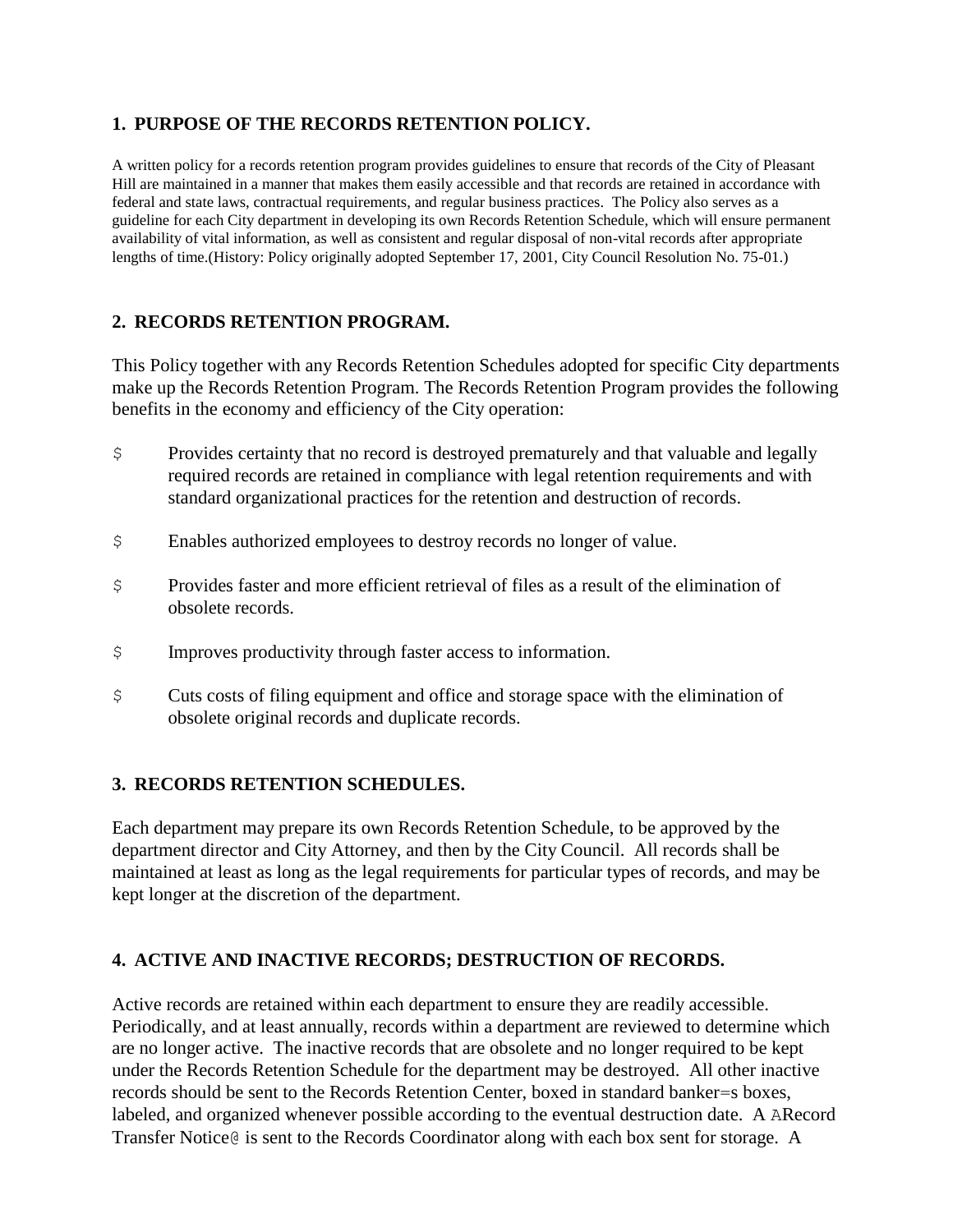copy is attached as Attachment A.

The City Records Coordinator maintains the master index lists for each department and division and administers retrieval and replacement of boxes of records in storage.

Before a record is destroyed, a list of the record, filename or contents of boxes is prepared by the Records Coordinator (for boxes in storage) or by an authorized person from the department. The list of records to be destroyed should be shown on the ARecords Destruction Certification@, a sample of which is attached as Attachment B to this Policy. (The Records Destruction Certificate may include only a list or outline, with the Records Transfer Notice(s) attached.) An authorized person from the department shall verify that what is scheduled for destruction is consistent with the Records Retention Schedule. The list is sent to the department head and then to the City Attorney, for their written approval of the destruction. A copy of the Records Destruction Certification should be sent to the Records Coordinator if the Certification was prepared by the department.

The Records Coordinator shall keep a list of all destroyed documents or files, with the names of the final reviewer(s), the person destroying them, and the date destroyed. The Records Coordinator will periodically send updated copies of the destroyed document list to the affected department.

## **5. NOT APPLICABLE TO DUPLICATES OR NON-RECORDS.**

This Retention Policy applies to original records. It does not apply to duplicate copies or to nonrecords, as defined here. Duplicate copies and non-records may be destroyed at any time.

Duplicate copy; Reproduction. A record may be considered a duplicate copy only if the original is filed elsewhere in the City government. Examples includes documents kept by the City Clerk's Office (i.e. Council meeting agendas and minutes), or the City's Human Resources or Finance Departments, or duplicates within a department when the original is clearly kept elsewhere in the department.

Any record may be destroyed if it is reproduced or microphotographed strictly in accordance with Government Code section 34090.5.

Non-records. The following are considered non-records and need not be kept or filed:

Blank forms Drafts, after final copy is completed Envelopes Extra copies Form letters FYI items Greeting cards Job announcements Magazines Materials for outside clubs or organizations **Newsletters**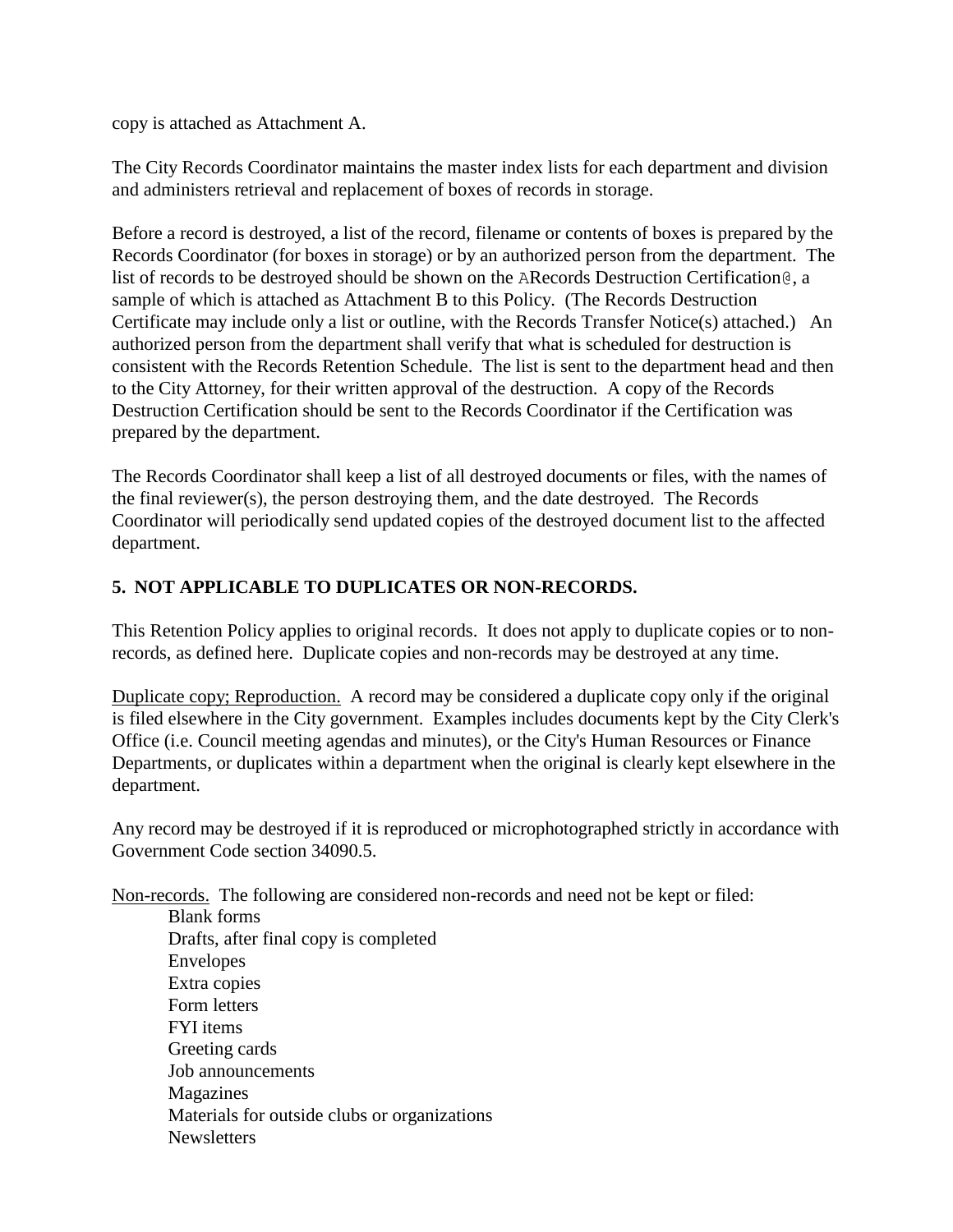Newspaper clippingsNotices of meetings, retirements, holidays, etc. Personal files Post-it notes Sales, catalogs, brochures, technical manuals, pamphlets, books Shorthand notes Professional publications Technical reference files Transmittal and acknowledgment memos and letters Working papers and notes

## **6. FILING GUIDELINES.**

The goal is to achieve the most efficient use of space while providing the easiest retrieval at the lowest cost. There are many filing practices that can help the filing function be performed more efficiently and effectively.

- \$ Be sure all documents are dated before filing.
- \$ Use cross-reference sheets rather than filing multiple copies in multiple places.
- \$ Note the file folder code in the upper right corner of the record to be filed.
- \$ If a letter is sent to several people, file one copy with a distribution list rather than multiple copies of the same letter.
- \$ File records chronologically within the folder, with the most current date on the top.
- \$ Don't file multiple copies of documents.
- \$ Do not file original documents in working files or working notes in official files.
- \$ Documents marked "confidential" should be segregated from non-confidential material.

## **7. COMPUTER RECORDS.**

Materials stored in PC hard drives and on discs are also considered records. The same principles of identification, confidentiality and disposition followed for paper records should be practiced for electronic records.

## **8. WORKING PAPERS.**

Working papers and files may be kept by individuals within a department. They should consist only of non-record material. Often they are incomplete because related files are in official department files. Often the creator of these is the only person who knows how the material is arranged, where it is filed and what it means. These materials can lead to legal problems if they surface during the discovery phase of litigation. It is strongly recommended that these files be purged upon completion of a project. Any official records that may have been accidentally

placed in a working file should immediately be moved to the proper file in the department's official files.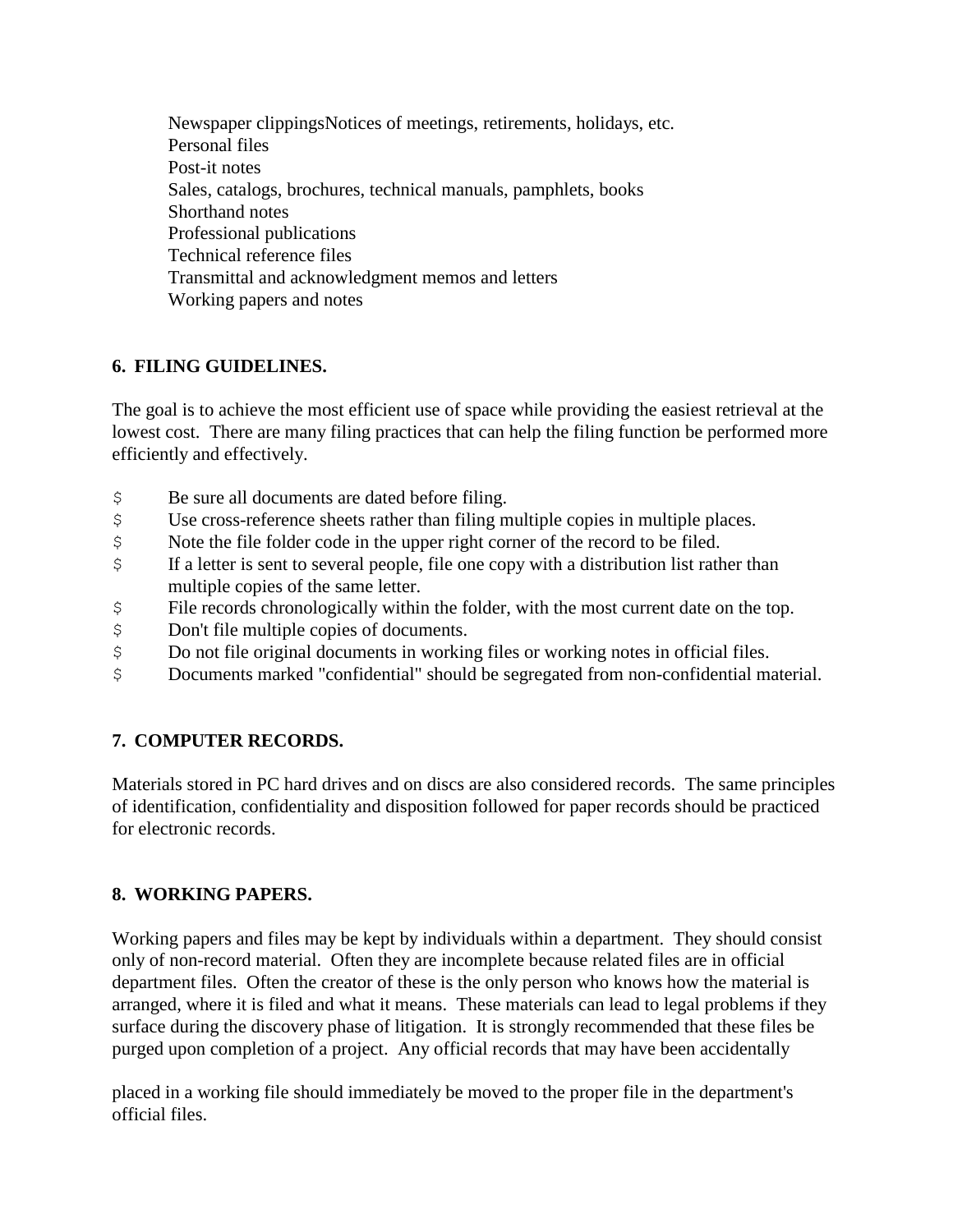### **9. PUBLIC RECORDS ACT.**

The California Public Records Act (Government Code section 6254 and following) provides generally that any record containing information relating to the conduct of the public=s business prepared, owned, used or retained by the City is a public record. Such records must be available to the public for inspection and copying, unless a particular type of record is listed as exempt under the Act. Public records include any writing, map or other document, including those kept electronically. The most common exemptions (which need not be disclosed to the public) include:

- \$ preliminary drafts, notes or interagency memoranda that are not retained by the City in the ordinary course of business;
- \$ records pertaining to pending litigation;
- \$ personnel, medical or similar files, the disclosure of which would constitute an unwarranted invasion of personal privacy;
- \$ records of complaints to, or investigations conducted by, or records of intelligence information or security procedures of the police department, or any investigatory files compiled by the city for correctional, law enforcement or licensing purposes (with some exceptions);
- \$ employment examinations;
- \$ real estate appraisals or engineering or feasibility estimates and evaluations made relative to the acquisition of property or to prospective public contracts;
- \$ information required from taxpayers in connection with the collection of local taxes that is received in confidence;
- \$ records protected by other state or federal laws.

Questions regarding disclosure of public records should be directed to the City Attorney=s office.

### **Attachments:**

- A Records Transfer Notice
- B Records Destruction Certificate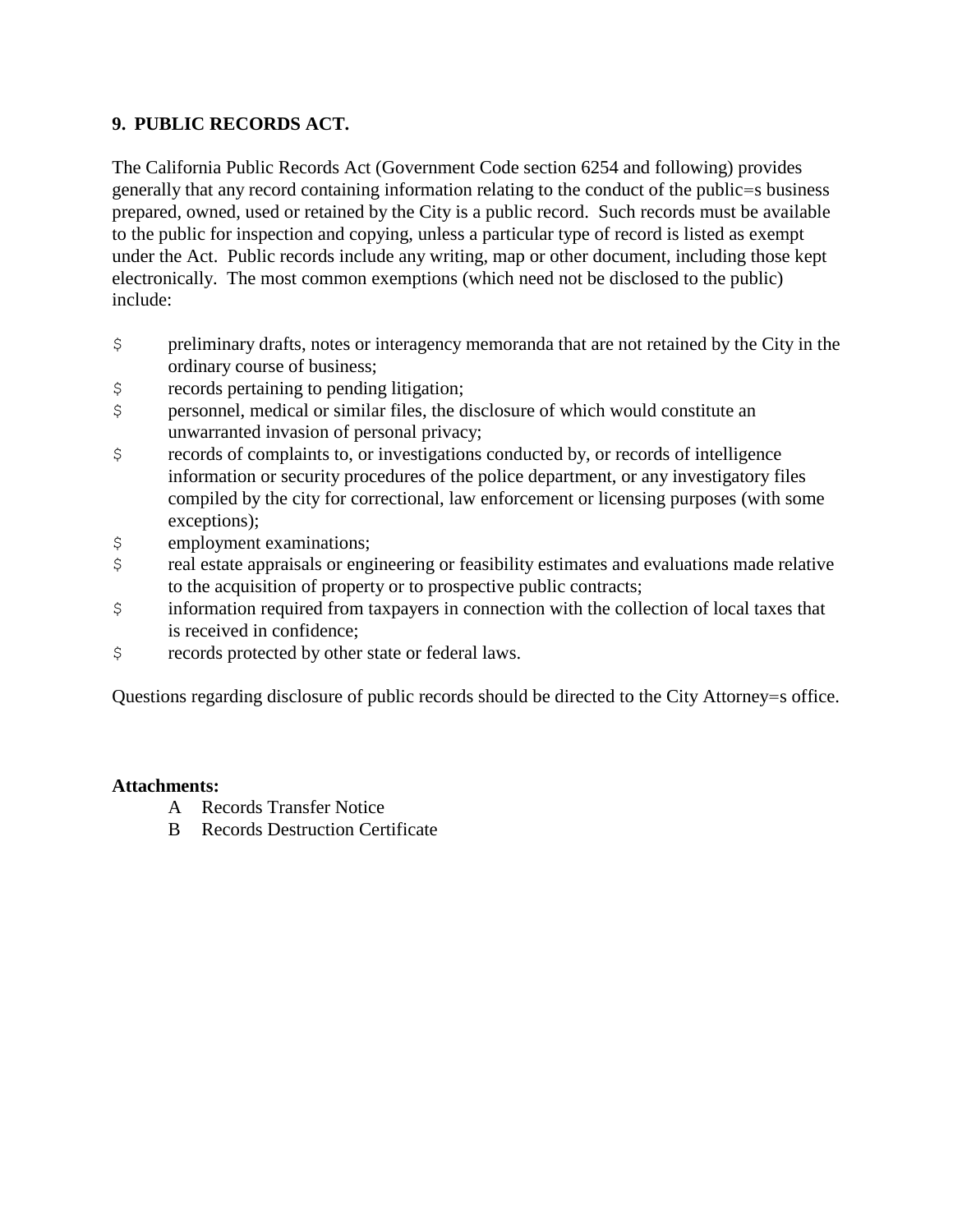## **Part 2**

# **RECORDS RETENTION SCHEDULES**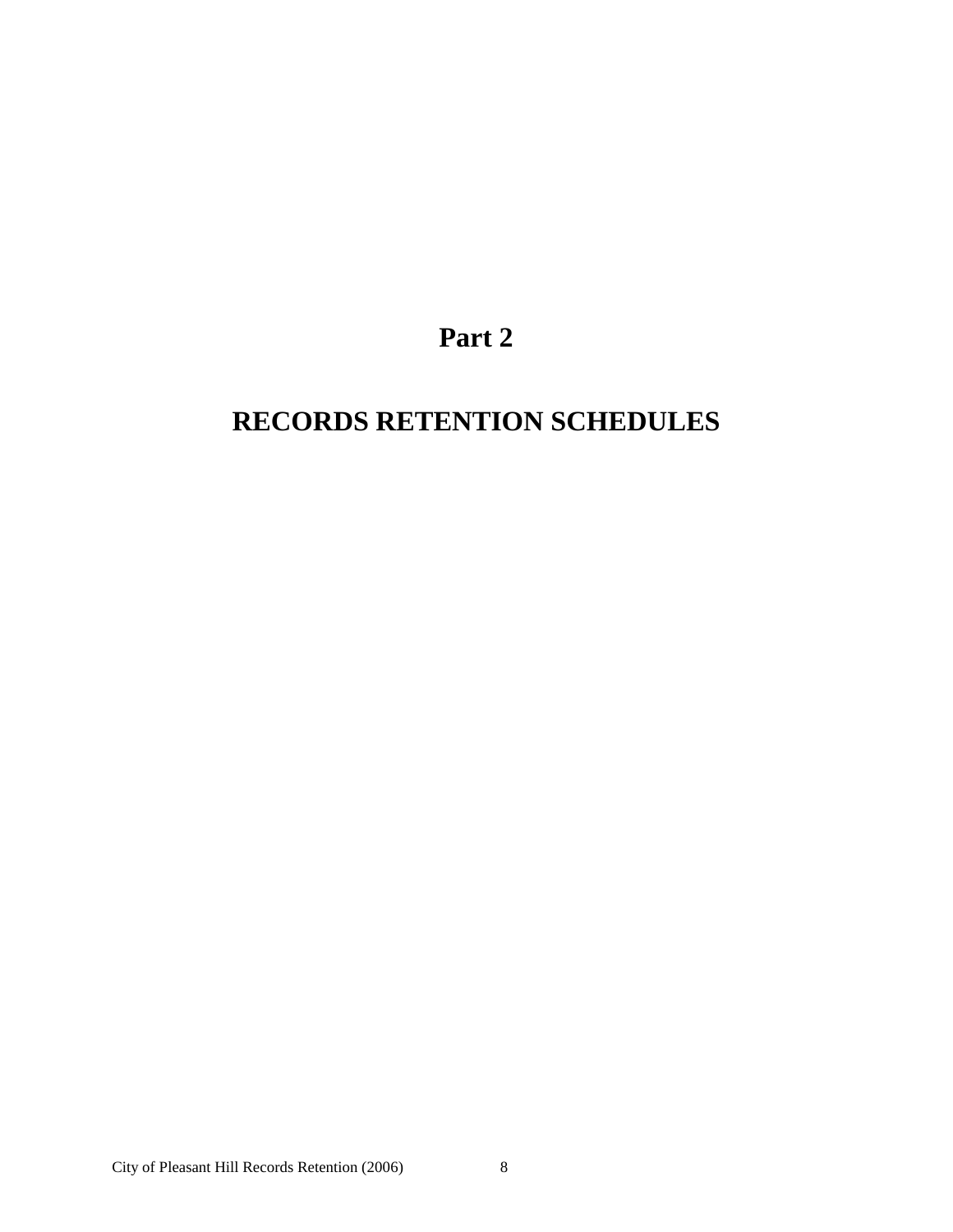### **Abbreviations used throughout the Records Retention Schedules**

All time periods are in years unless stated otherwise.

# General<br>C C

- C Completion<br>CL Closed
- CL Closed<br>CY Current
- CY Current Year<br>E Election
- **Election**
- MPA Municipal Pooling Authority<br>P Permanent
- P Permanent<br>S Until supers
- S Until superseded<br>S/L Statute of Limitat
- Statute of Limitations (See CCP 337, 337.15)
- T Termination
- Term Term of office

### **California State Codes and Regulations**

- B&P Business and Professions Code
- CCP Code of Civil Procedure
- EC Election Code
- EvC Evidence Code<br>GC Government Co
- Government Code
- H&S Health and Safety Code
- LC Labor Code
- PC Penal Code
- VC Vehicle Code
- WIC Welfare and Institutions Code
- CCR California Code of Regulations

#### **Federal Codes and Regulations**

- USC United States Code
- CFR Code of Federal Regulations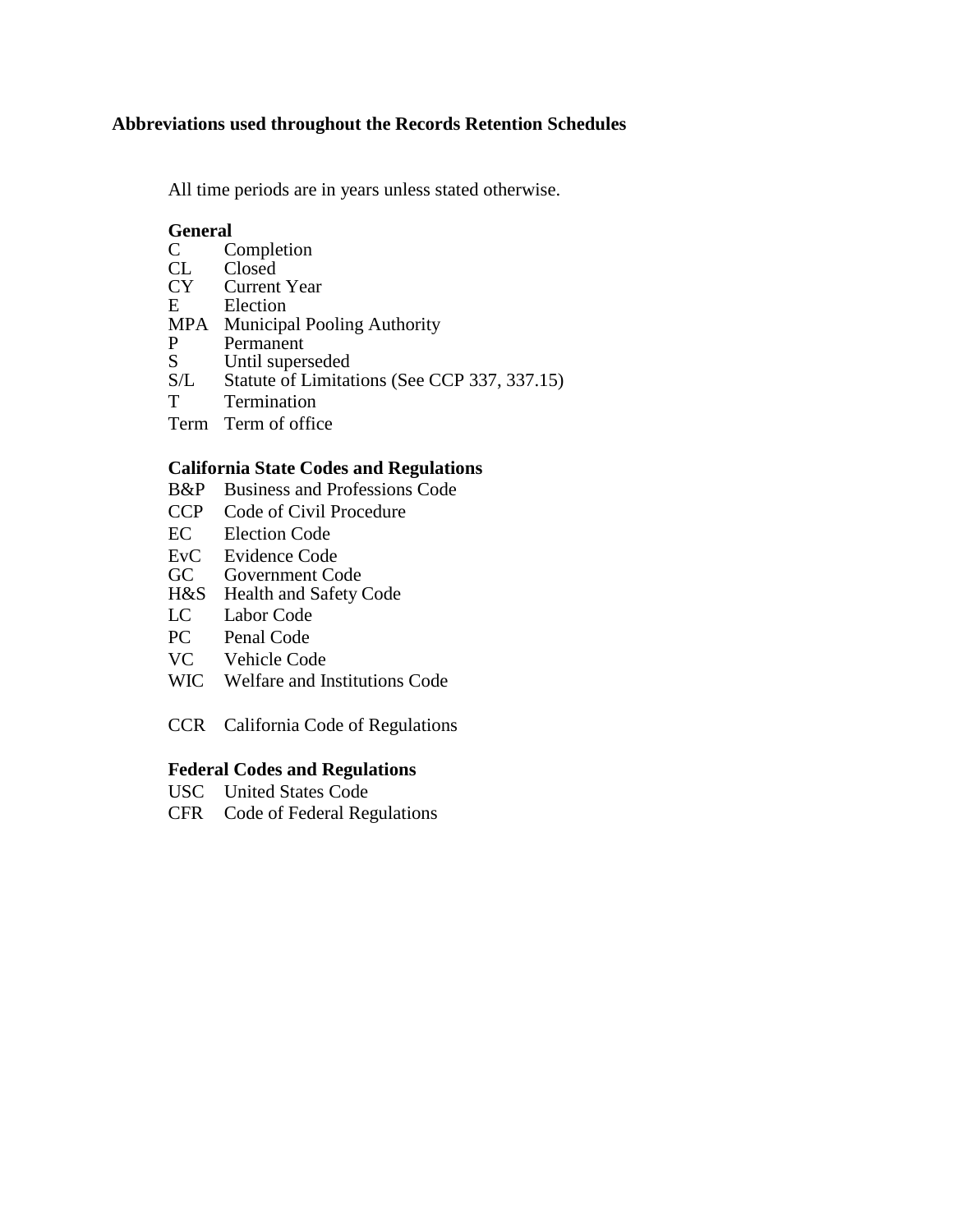### RECORDS RETENTION SCHEDULE **CITY MANAGER**

|                | S                                             |                |                  |                     |
|----------------|-----------------------------------------------|----------------|------------------|---------------------|
|                | <b>File Descriptions</b>                      | <b>Statute</b> | <b>Minimum</b>   | <b>City Manager</b> |
|                |                                               |                | Legal            | <b>Retention</b>    |
|                |                                               |                | <b>Retention</b> | <b>Period</b>       |
| $\mathbf{1}$   | Accounting Files/Invoices/Payroll Reports     | GC 34090(d)    | $\overline{2}$   | $CY + 2$            |
|                | (Originals in Finance)                        |                |                  |                     |
| $\overline{2}$ | Agenda Packets - Committees/Commissions,      | GC 34090(e)    | $\mathbf{P}$     | $\mathbf{P}$        |
|                | including but not limited to: Commission on   |                |                  |                     |
|                | Aging, Civic Action Commission,               |                |                  |                     |
|                | Education/Schools Advisory Commission         |                |                  |                     |
| $\overline{3}$ | Americans with Disabilities Act City Plan and | <b>28 CFR</b>  | Unclear          | $\overline{S}$      |
|                | correspondence                                | 35.150(d)      |                  |                     |
| $\overline{4}$ | Certificates of Appreciations/Recognition and | GC 34090(d)    | $\overline{2}$   | $CY + 5$            |
|                | Proclamations                                 |                |                  |                     |
| 5              | <b>Chronological Files</b>                    | GC34090(d)     | $\overline{2}$   | $CY + 5$            |
| 6              | City newsletters to community and employees   | GC 34090(d)    | $\overline{2}$   | $\mathbf{P}$        |
| $\overline{7}$ | <b>Committee and Commission Recruitments:</b> |                |                  |                     |
|                | Applications - Appointees                     | GC34090(d)     | $\overline{2}$   | $Term + 2$          |
|                | <b>Applications - Rejected Candidates</b>     | GC34090(d)     | $\overline{2}$   | $CY + 2$            |
|                | <b>Interview Packets/Notices</b>              | GC34090(d)     | $\overline{2}$   | $CY + 2$            |
| 8              | <b>Consultant/Vendor Files</b>                | GC34090(d)     | $\overline{2}$   | $C + 5$             |
| 9              | Correspondence general                        | GC34090(d)     | $\overline{2}$   | $CY + 5$            |
| 10             | Minutes - Committees/Commissions,             | GC 34090(d)    | $\overline{2}$   | $CY + 5$            |
|                | including, but not limited to: Commission on  |                |                  |                     |
|                | Aging, Civic Action Commission and            |                |                  |                     |
|                | Education/Schools Advisory Commission         |                |                  |                     |
| 11             | <b>Press Releases</b>                         | GC 34090(d)    | $\overline{2}$   | $CY + 5$            |
| 12             | <b>Special Projects</b>                       | GC34090(d)     | $\overline{2}$   | $CY + 2$            |
| 13             | <b>Weekly Updates/Progress Reports</b>        | GC34090(d)     | $\overline{2}$   | $CY + 5$            |

*C - Completion CY – Current year GC - Government Code Term- Term of office*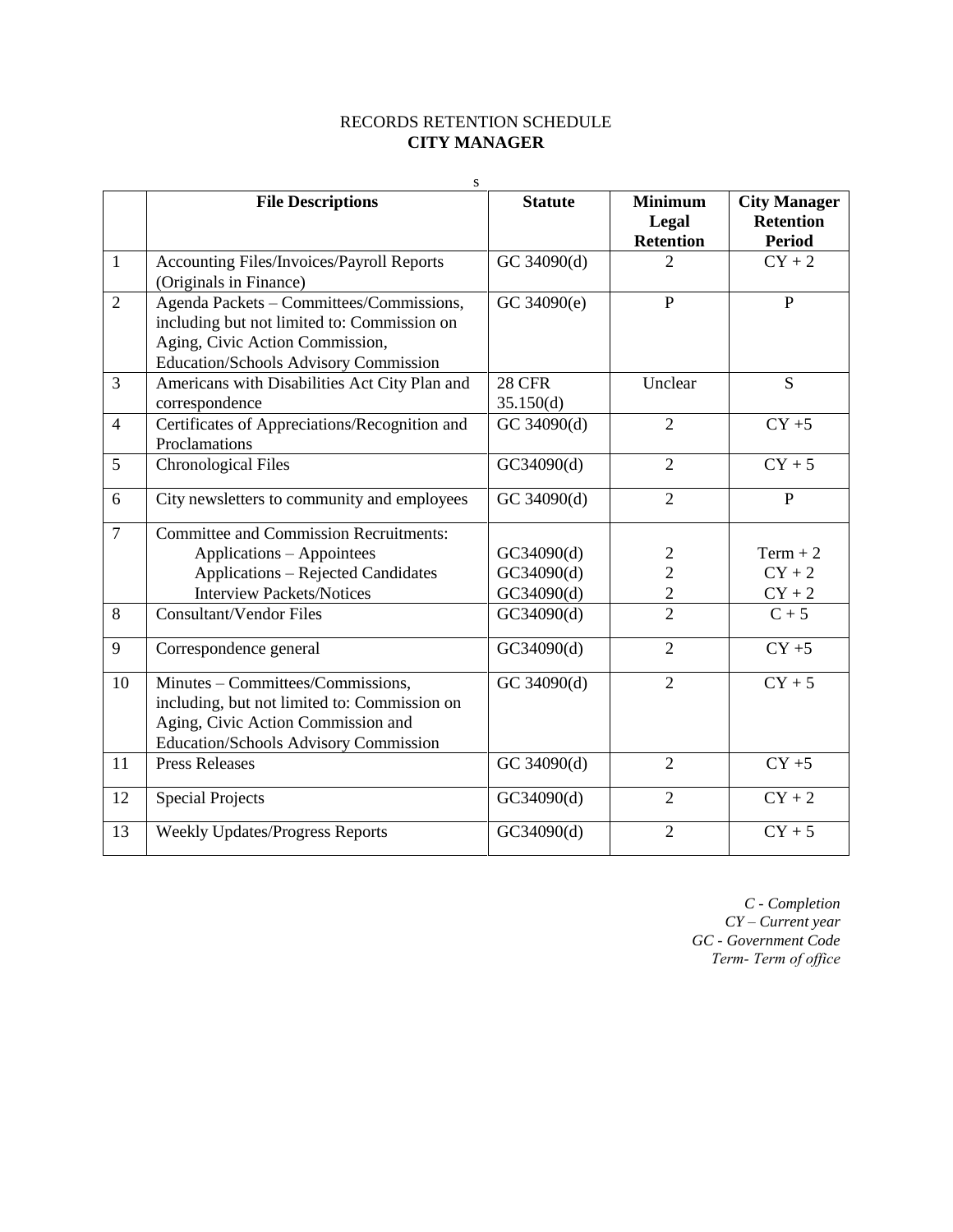### RECORDS RETENTION SCHEDULE **CITY ATTORNEY**

|                |                                                                                                                                                                                                                                                                                                                                                            | <b>Statute</b>                           | <b>Minimum</b><br>Legal | <b>Department</b><br><b>Retention</b>                                                                        |
|----------------|------------------------------------------------------------------------------------------------------------------------------------------------------------------------------------------------------------------------------------------------------------------------------------------------------------------------------------------------------------|------------------------------------------|-------------------------|--------------------------------------------------------------------------------------------------------------|
|                | <b>File Description</b>                                                                                                                                                                                                                                                                                                                                    |                                          | <b>Retention</b>        | <b>Period</b>                                                                                                |
| $\mathbf{1}$   | <b>City Attorney Department Administrative files</b><br>Outside counsel contracts<br>Department Budget (Original in Finance)<br>League of CA Cities materials<br><b>Professional Associations</b><br><b>Public Records Requests</b><br><b>Purchase Orders/Invoices</b><br><b>Emergency Procedures Manual</b><br><b>Records Retention Log</b><br>Chron file | GC 34090(d)                              | $\overline{2}$          | $C + 4$<br>$CY + 2$<br>$CY + 2$<br>$CY + 2$<br>$CY + 5$<br>$CY + 2$<br><b>CY</b><br>$\mathbf{P}$<br>$CY + 2$ |
| $\overline{2}$ | <b>City Attorney Work Product</b><br>(References; Project files)<br>(Not public records. Ev. Code §954.)                                                                                                                                                                                                                                                   | GC 34090(d)                              | 2                       | $CY + 2$                                                                                                     |
| 3              | <b>City Council-Related Files</b><br><b>City Attorney Reports</b><br>Closed Session Records & Minutes<br><b>Conflict of Interest Issues</b><br>Correspondence<br><b>Council Rules and Procedures</b><br><b>Election</b> issues                                                                                                                             | GC 34090(d)                              | $\overline{2}$          | $CY + 10$<br>P<br>$CY + 5$<br>$CY + 5$<br>$CY + 4$<br>$CY + 10$                                              |
| $\overline{4}$ | <b>Claims</b><br>Claim files (Original files at MPA)<br><b>MPA</b> materials                                                                                                                                                                                                                                                                               | GC 34090(d);<br>(See also GC<br>25105.5. |                         | $C + 5$<br>$CY + 10$                                                                                         |
| 5              | <b>Code Enforcement files</b><br>(Non-litigation)                                                                                                                                                                                                                                                                                                          | GC 34090(d)                              | $\overline{2}$          | $CY + 10$                                                                                                    |
| 6              | <b>Contracts</b><br>Copies of City contracts with consultants, and $\vert$ GC 34090(d)<br>insurance certificates.<br>Project files re: City contracts (with<br>significant involvement by this office)                                                                                                                                                     |                                          | $\overline{2}$          | $C + 4$ , or longer<br>if req. by $S/L$<br>$C + 2$                                                           |
| $\tau$         | Correspondence<br>(Internal and outside correspondence)                                                                                                                                                                                                                                                                                                    | GC 34090(d)                              | 2                       | $CY + 5$                                                                                                     |
| $\tau$         | Franchise Agreements<br>(Cable, Solid Waste)                                                                                                                                                                                                                                                                                                               | GC 34090(d)                              | $\overline{2}$          | $\mathbf{P}$                                                                                                 |
|                | Litigation<br>Annual audit letters (Orig. in Finance)<br>Pleadings                                                                                                                                                                                                                                                                                         | GC 34090(d)<br>GC 34090(b)               | 2<br>$\mathbf{P}$       | $CY + 3$<br>P                                                                                                |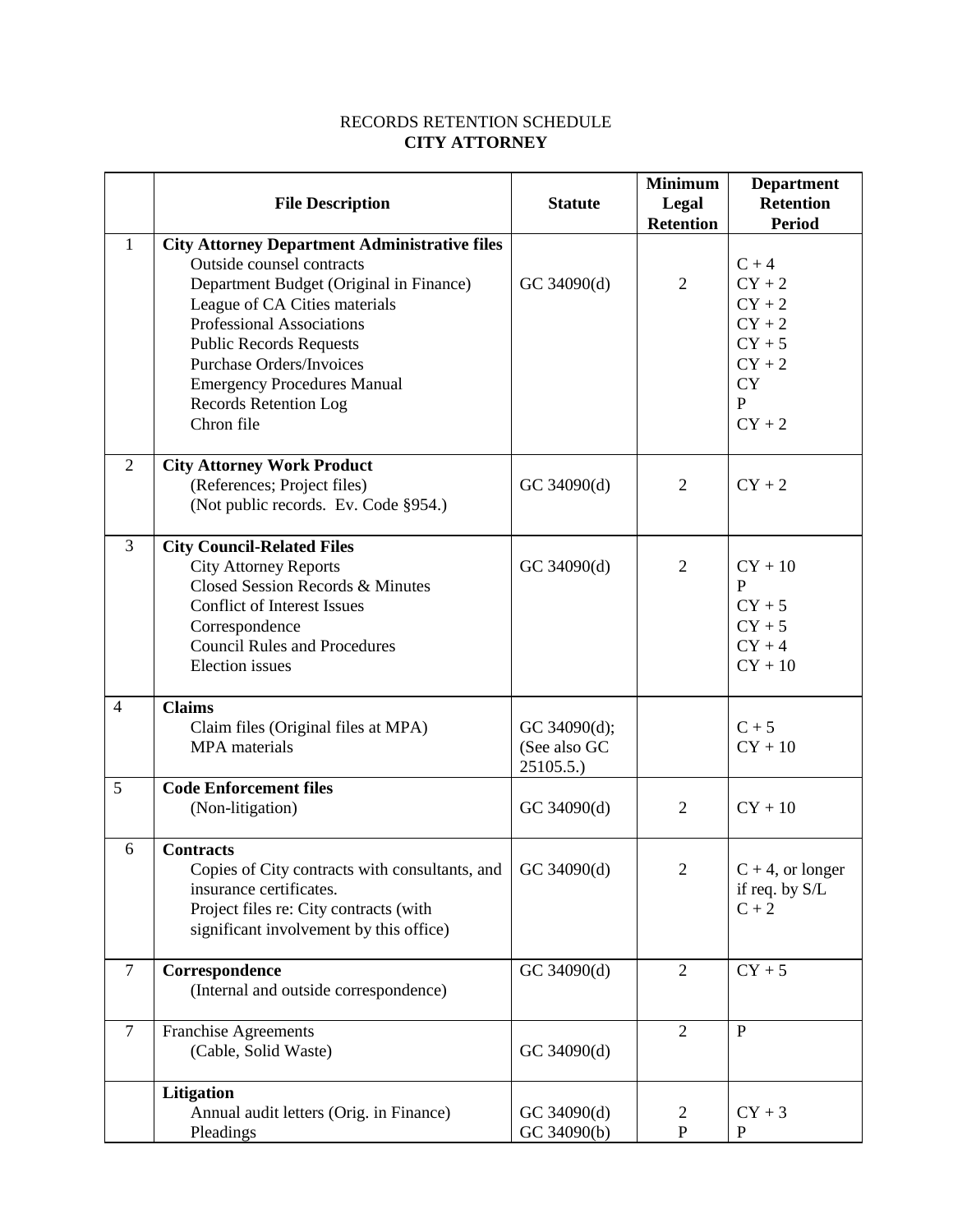|    | Correspondence                              | GC 34090(d) | $\overline{c}$ | $C + 5$                |
|----|---------------------------------------------|-------------|----------------|------------------------|
|    | Sealed records                              |             | 2 or terms     | Tenure of              |
|    |                                             |             | required       | $employee + 10$        |
|    |                                             |             | upon           | unless agreement       |
|    |                                             |             | sealing        | provides               |
|    |                                             |             |                | otherwise              |
|    |                                             |             | $\overline{c}$ | $CY + 5$               |
|    | Pitchess motions                            |             | $\overline{2}$ | $CY + 5$               |
|    | Weapons confiscation                        |             |                |                        |
| 10 | <b>Ordinances</b>                           |             |                |                        |
|    | Background materials (Adopted ordinances    | GC 34090(d) | $\overline{2}$ | $CY + 10$              |
|    | kept by City Clerk)                         |             |                |                        |
|    |                                             |             |                |                        |
| 11 | <b>Personnel Related Files</b>              | GC 34090(d) | $\overline{2}$ | Tenure of              |
|    | (Originals kept in HR Department except for |             |                | $\text{employee} + 10$ |
|    | sealed records. See Litigation, above.)     |             |                |                        |
|    |                                             |             |                |                        |
| 12 | <b>Project Files</b>                        |             | 2              |                        |
|    | (Duplicate of most materials kept in other) | GC 34090(d) |                | $CY + 5$               |
|    | department files.)                          |             |                |                        |
| 13 | <b>Public Finance Authority files</b>       | GC 34090(e) | P              | P                      |
|    | (Original bond files kept in Finance Dept.) |             |                |                        |

*C - Completion CCP – Code of Civil Procedure CY - Current Year Ev. Code – Evidence Code GC - Government Code MPA – Municipal Pooling Authority P – Permanent S/L – Statute of Limitations (See CCP 337, 337.15)*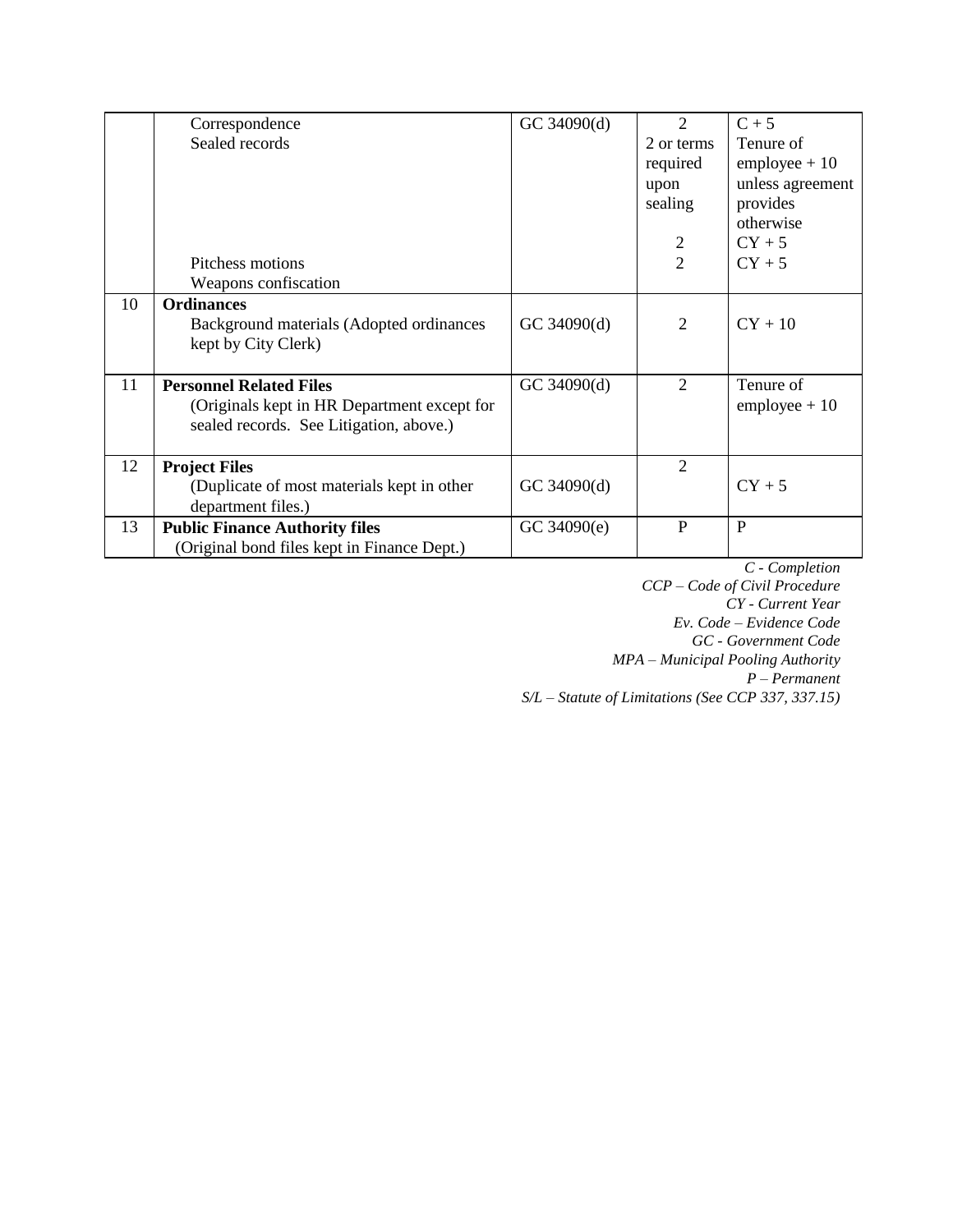|                | CII I CLEAR                                                                                                                                                                                                                                                                                      |                                                                         |                                                                                                 |                                                                                           |
|----------------|--------------------------------------------------------------------------------------------------------------------------------------------------------------------------------------------------------------------------------------------------------------------------------------------------|-------------------------------------------------------------------------|-------------------------------------------------------------------------------------------------|-------------------------------------------------------------------------------------------|
|                | <b>File Descriptions</b>                                                                                                                                                                                                                                                                         | <b>Statute</b>                                                          | <b>Minimum</b><br>Legal<br><b>Retention</b>                                                     | <b>City Clerk</b><br><b>Retention</b><br><b>Period</b>                                    |
| $\mathbf{1}$   | Accounting Files/Invoices/Payroll Reports<br>(Originals in Finance)                                                                                                                                                                                                                              | GC34090(d)                                                              | $\overline{2}$                                                                                  | $CY + 2$                                                                                  |
| $\overline{2}$ | Agenda Packets - City Council.<br>Agendas only                                                                                                                                                                                                                                                   | GC34090(e)<br>GC34090(d)                                                | $\mathbf{P}$<br>$\sqrt{2}$                                                                      | $\mathbf{P}$<br>$CY + 2$                                                                  |
| 3              | <b>Assessment Districts.</b>                                                                                                                                                                                                                                                                     | GC34090(a)                                                              | $\overline{P}$                                                                                  | P                                                                                         |
| $\overline{4}$ | Petitions: **<br>Initiative, referendum & recall<br>**Not a public record: Petitions found to be<br>insufficient are open only to proponents and<br>their representatives (GC 6253.5)                                                                                                            | EC 17200,<br>17100                                                      | 8 months<br>after<br>certification<br>of election<br>results or<br>Clerk's final<br>examination | 8 months after<br>certification of<br>election results or<br>Clerk's final<br>examination |
| 5              | Chronological File: cross reference of<br>correspondence filed by date.                                                                                                                                                                                                                          | GC34090(d)                                                              | $\overline{2}$                                                                                  | $CY + 5$                                                                                  |
| 6              | <b>Consultant/Vendor Files</b>                                                                                                                                                                                                                                                                   | GC34090(d)                                                              | $\overline{2}$                                                                                  | $CY + 5$                                                                                  |
| $\overline{7}$ | Correspondence general.                                                                                                                                                                                                                                                                          | GC34090(d)                                                              | $\overline{2}$                                                                                  | $CY + 5$                                                                                  |
| 8<br>9         | Elections:<br>Procedures and correspondence,<br>candidate packets, workshops, briefings<br>Nomination papers:<br><b>Elected officials</b><br>Unsuccessful candidates<br>Notifications and Publications<br>(Proof of publications/postings,<br>certifications and copies of newspaper<br>notices) | GC 34090(d)<br>EC17100<br>GC81009(b)<br>GC34090(d)                      | $\overline{2}$<br>$Term + 4$<br>$E + 2$<br>$E + 2$                                              | $CY + 2$<br>$Term + 4$<br>$E + 2$<br>$E + 2$                                              |
|                | FPPC-Required documents:<br><b>Statements of Economic Interest</b><br>City Council<br>Individuals designated in City's<br><b>Conflict of Interest Code</b><br>Campaign Statements (Including<br>Statements of Organization, Termination,<br>etc.)<br>City Council                                | GC 81009(e)<br>GC 81009(b)<br>GC 81009(e)<br>GC 81009(b)<br>GC 81009(e) | 7 (if elected)<br>$5$ (if not)<br>7<br>P (if elected)<br>$5$ (if not)                           | $Term + 7$<br>5<br>7<br>$\mathbf P$<br>5                                                  |
|                | Others (Committees)                                                                                                                                                                                                                                                                              | GC 81009(c)                                                             | 7                                                                                               | 7                                                                                         |

#### RECORDS RETENTION SCHEDULE **CITY CLERK**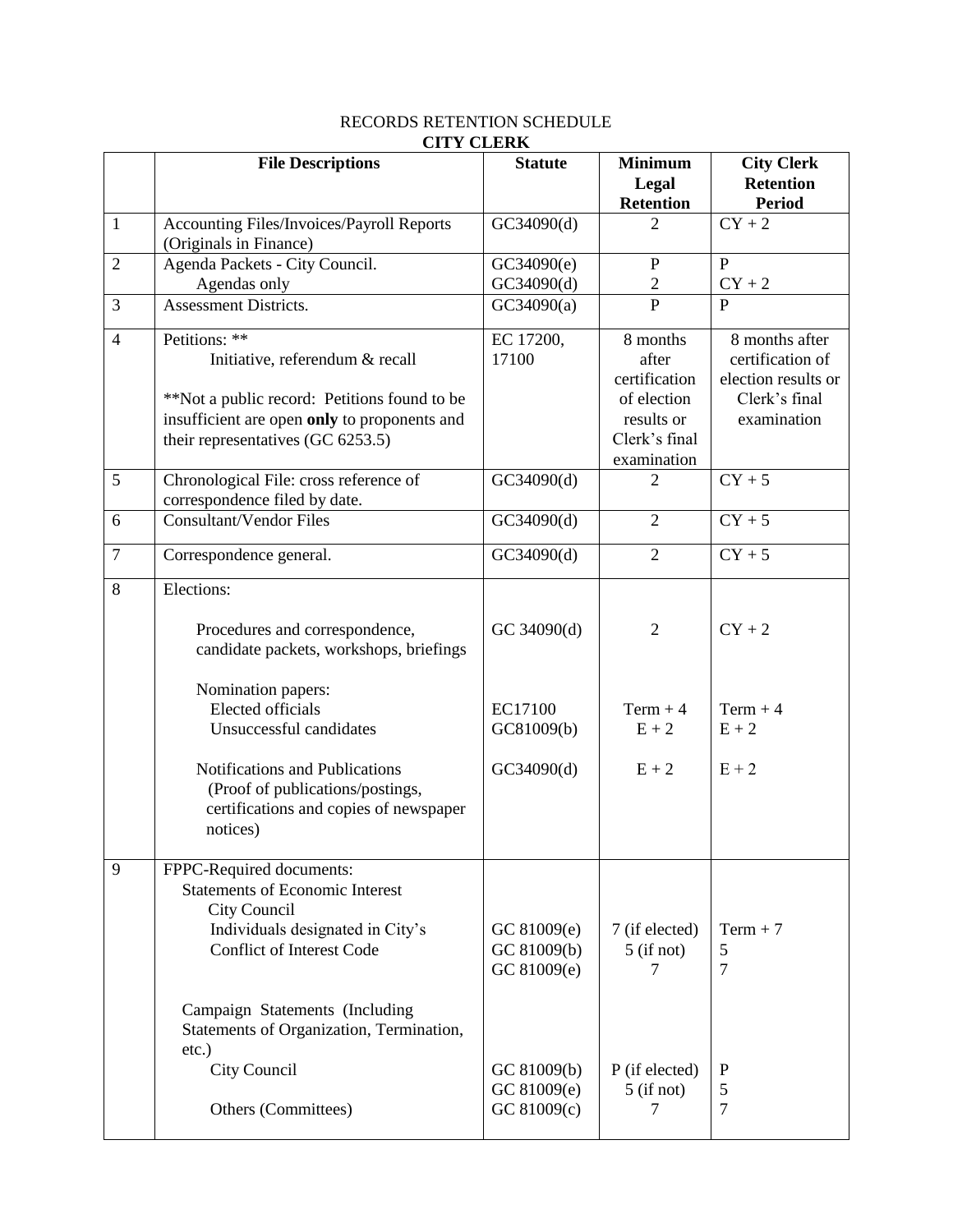|    | <b>File Descriptions</b>                                                           | <b>Statute</b>                                                           | <b>Minimum</b><br>Legal<br><b>Retention</b> | <b>City Clerk</b><br><b>Retention</b><br><b>Period</b> |
|----|------------------------------------------------------------------------------------|--------------------------------------------------------------------------|---------------------------------------------|--------------------------------------------------------|
| 10 | FPPC Correspondence/manuals                                                        | GC34090(d)                                                               | $CY + 2$                                    | $CY +4$                                                |
| 11 | <b>Lobbyist Statements</b>                                                         | GC 86110, 2<br><b>CCR 18615</b>                                          | 5                                           | 5                                                      |
| 12 | Minutes - City Council meetings.                                                   | GC34090(e)                                                               | P                                           | P                                                      |
| 13 | Ordinances - City Council.                                                         | GC34090(e)                                                               | P                                           | P                                                      |
| 14 | Resolutions - City Council.                                                        | GC34090(e)                                                               | P                                           | P                                                      |
| 15 | Tapes (Audio and Video), CDs & Other<br>Recordings of City Council public meetings | GC54953.5(b)<br>GC34090.7<br>City Council<br>Res. No. 106-<br>81 & 37-92 | 30 days<br>90 days<br>5 years               | 5                                                      |

*E - Election EC - Election Code GC - Government Code CY-– Current year P -Permanent Term - Term of office*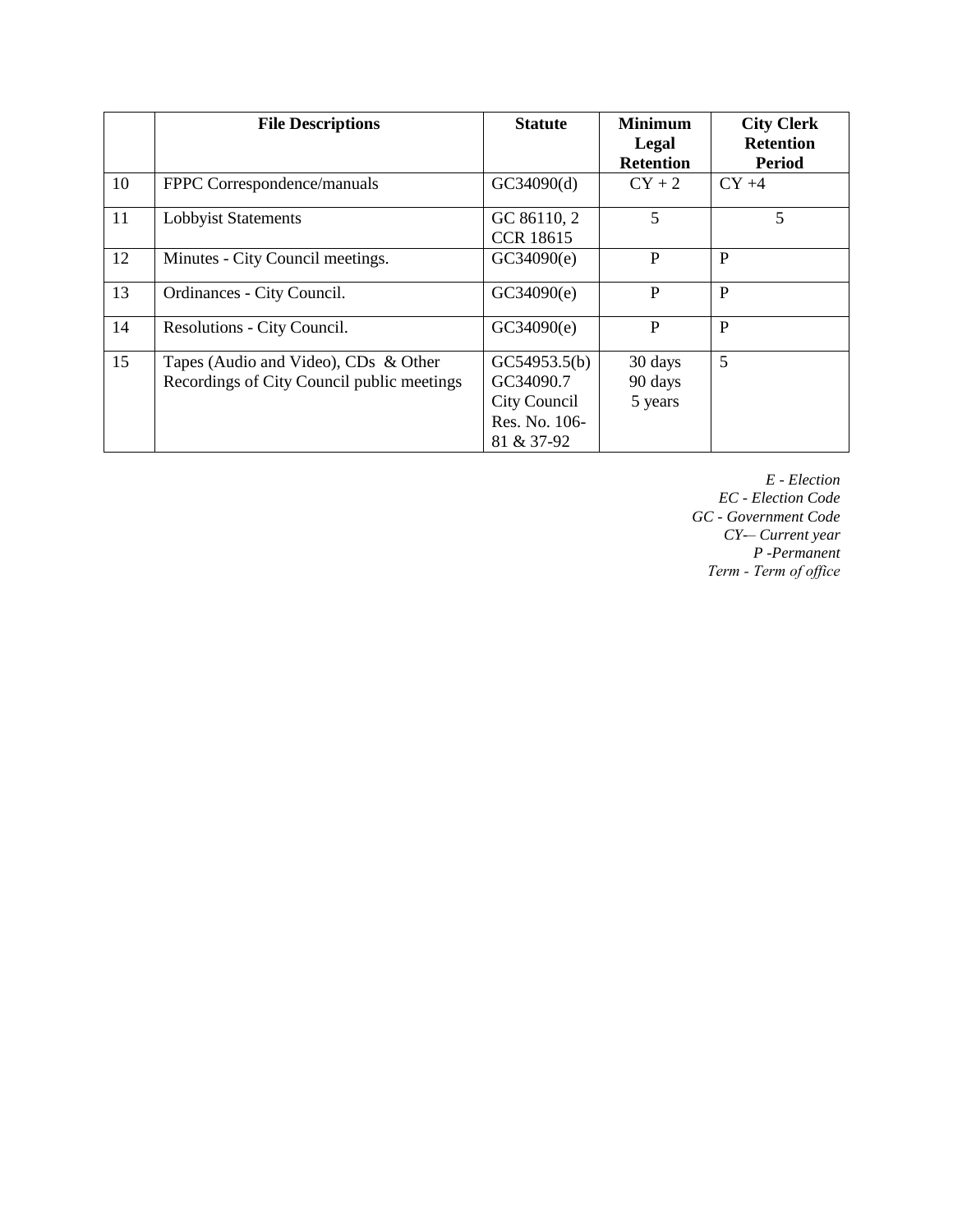### RECORDS RETENTION SCHEDULE **CITY TREASURER**

(Previously approved in 1997 by Resolution No. 16-97)

|              | <b>Description</b>                                                        | <b>Retention Period</b> |
|--------------|---------------------------------------------------------------------------|-------------------------|
|              | Cancelled checks<br>Payroll, Accounts Payable, Petty Cash, Police Account |                         |
|              |                                                                           |                         |
|              | Bank statements and reconciliations                                       |                         |
| $\mathbf{z}$ | Monthly Treasurer's Reports to City Council                               |                         |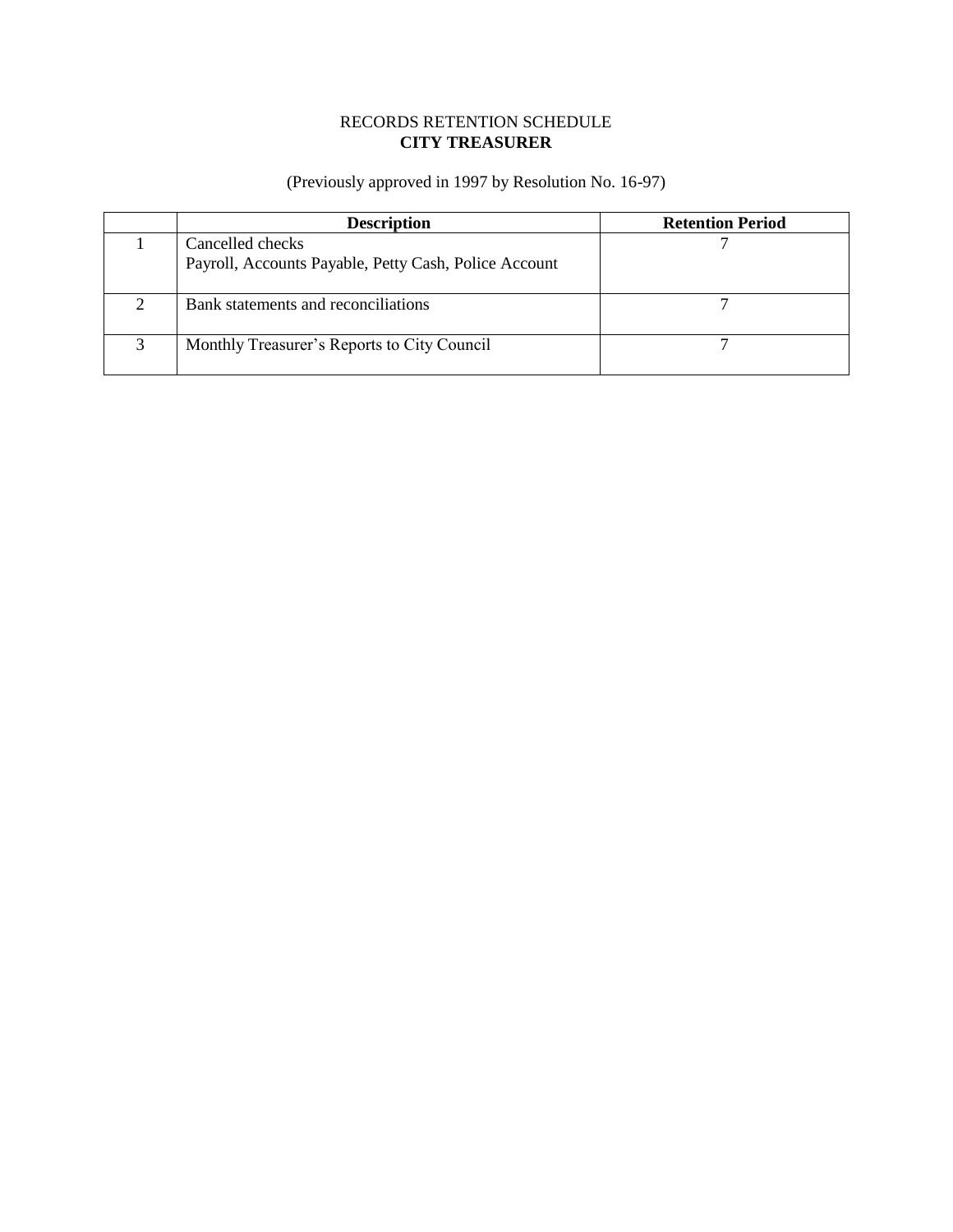### RECORDS RETENTION SCHEDULE **FINANCE DEPARTMENT**

## (Previously approved in 1997 by City Council Resolution No. 16-97)

|                          | Description                                                                          | Finance        |
|--------------------------|--------------------------------------------------------------------------------------|----------------|
|                          |                                                                                      | Retention      |
|                          |                                                                                      | Period         |
|                          |                                                                                      |                |
|                          | <b>CASH RECEIPTS</b>                                                                 |                |
|                          |                                                                                      |                |
| $\mathbf{1}$             | General ledger – daily audit trails, copies of receipts, duplicate copies of deposit |                |
|                          | slips                                                                                | 5              |
| $\overline{2}$           | Cash Receipt Activity Report (by month)                                              | 10             |
|                          |                                                                                      |                |
|                          | <b>ACCOUNTS PAYABLE</b>                                                              |                |
|                          |                                                                                      |                |
| $\mathbf{1}$             | Paid vendor files – invoices, authorizations for payment, copies of checks           |                |
|                          |                                                                                      | 7              |
| $\overline{2}$           | Cash disbursement report by vendor                                                   |                |
|                          | (part of City Clerk's Permanent file of agenda items)                                | 7              |
| 3                        | Copies of 1099s and transmittal forms                                                | $\overline{7}$ |
| $\overline{\mathcal{L}}$ | Petty cash checking account stubs/petty cash log (no longer in use)                  | $\overline{7}$ |
| 5                        | Check listing audit trails (list by ck no.)                                          | 3              |
| 6                        | Month-end audit trails/reports                                                       | 3              |
| $\tau$                   | Calendar year-end audit trails/reports                                               | $\overline{3}$ |
| 8                        | 1099 audit trails/reports                                                            | $\overline{3}$ |
| 9                        | P.O. receipt audit trails/reports                                                    | 3              |
| 10                       | Cash requirements reports                                                            | 3              |
| 11                       | A/P invoice update reports                                                           | 3              |
| 12                       | Invoice print/update reports                                                         | 3              |
|                          |                                                                                      |                |
|                          | <b>PAYROLL</b>                                                                       |                |
|                          |                                                                                      |                |
| $\mathbf{1}$             | W-2 audit trails (printouts)                                                         | $\overline{P}$ |
| $\overline{2}$           | Copies of W-2s and transmittal forms (incl LTD & YTD adj folder, calendar year       |                |
|                          | spreadsheet                                                                          | P              |
| 3                        | PERS printouts and payment copies file                                               |                |
|                          |                                                                                      | ${\bf P}$      |
| $\overline{4}$           | 401(a) Money purchase plan file (PACE and mgmt plans)                                |                |
|                          |                                                                                      | $\mathbf P$    |
| 5                        | Correspondence file                                                                  | $\overline{P}$ |
| 6                        | Employee Registers (printouts showing gross $\&$ net pay, all deductions and         |                |
|                          | withholdings, all City-paid benefits, accounts charged, leave accruals and usage -   |                |
|                          | all by dept and employee)                                                            |                |
|                          |                                                                                      | 10             |
| $\tau$                   | <b>Workers Comp Printouts</b>                                                        | 10             |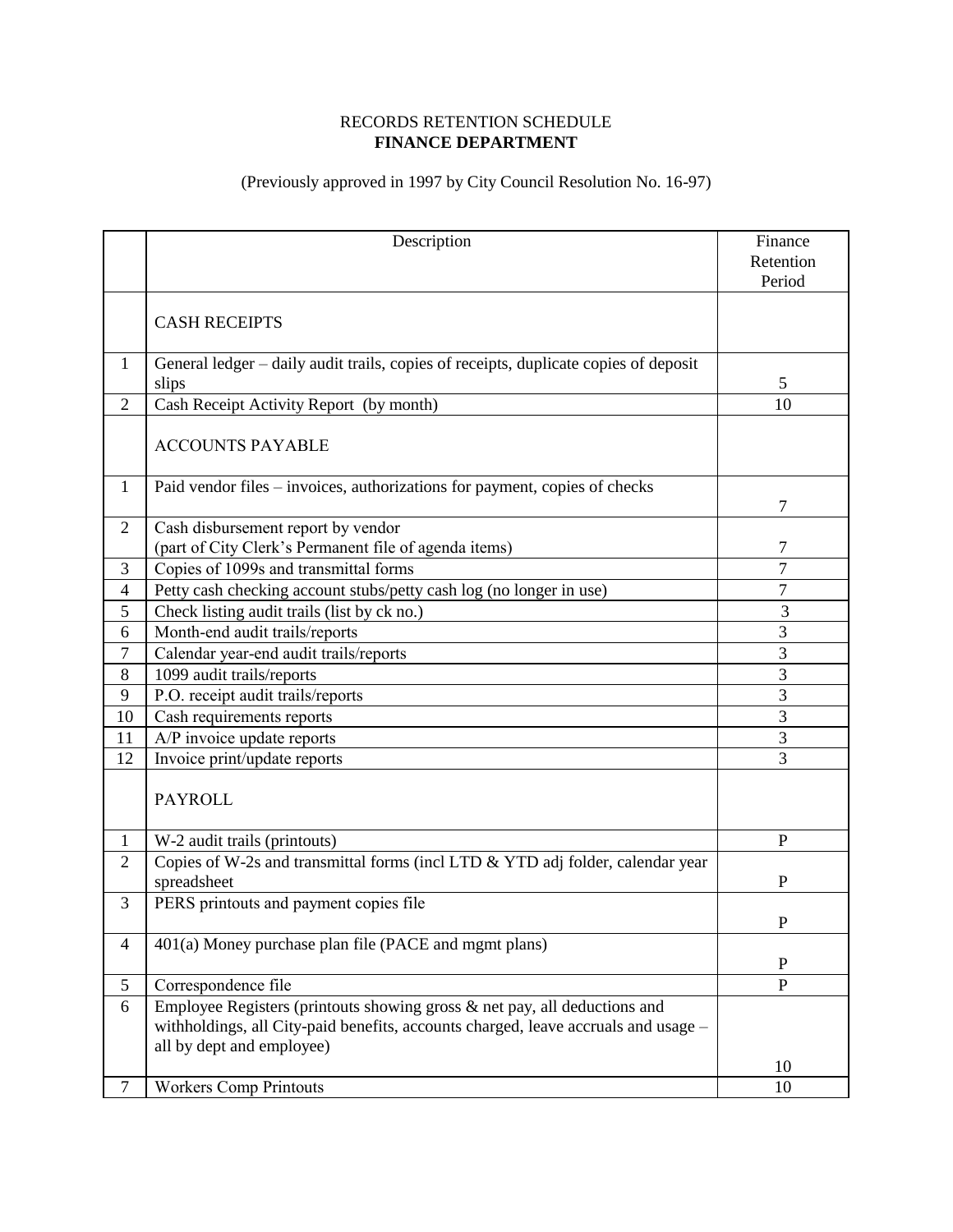| 8  | Federal tax files and reports – incl qtrly and annual<br>reconciliations                                                      | 7              |
|----|-------------------------------------------------------------------------------------------------------------------------------|----------------|
| 9  | State tax files and reports $-$ qtrly and annual reconciliations                                                              | 7              |
| 10 | American Fidelity file (flex plan & insurance)                                                                                | 7              |
| 11 | 457 Deferred Comp Plan                                                                                                        | 7              |
| 12 | Timesheets                                                                                                                    | $\overline{7}$ |
| 13 | Copies of paychecks                                                                                                           | 5              |
| 14 | Calendar year-end reports/printouts                                                                                           | 5              |
| 15 | Fiscal year-end reports/printouts                                                                                             | 5              |
| 16 | Federal and State tax printouts                                                                                               | 5              |
| 17 | Accrual reports/printouts                                                                                                     | 5              |
| 18 | Payroll file maintenance changes (printouts)                                                                                  | 5              |
| 19 | Check registers (printouts in check no. order by month)                                                                       | 5              |
| 20 | Journals 05 and 06 (printouts) (transaction interface with<br>GL)                                                             | 5              |
| 21 | Garnishment files/misc. vendors/Workers Comp back- up                                                                         | 5              |
| 22 | Credit union deduction/direct deposit files and reports                                                                       | 5              |
| 23 | Bank direct deposit files and reports                                                                                         | 5              |
| 24 | Charity deduction files and reports                                                                                           | 5              |
| 25 | Health insurance files and reports (dental, medical, vision)                                                                  | 5              |
| 26 | Life insurance and long term disability files and reports<br>(Municipal Pooling Authority, Myers-Stevens, & Standard<br>Life) | 5              |
| 27 | Dental insurance files and reports                                                                                            | 5              |
| 28 | Quattro payroll spreadsheets (Distribution worksheets)                                                                        | C              |
| 29 | Payroll billings for Rec & Park, Transpac, RDA, and<br><b>Municipal Pooling Authority</b>                                     | 5              |
| 30 | Update worksheets (work copies, not printouts)                                                                                | 5              |
| 31 | Employee union/association dues files                                                                                         | 5              |
| 32 | Month-end audit trails/reports (payable listings)                                                                             | 5              |
| 33 | Quarterly audit trails/reports (listings per payroll)                                                                         | 5              |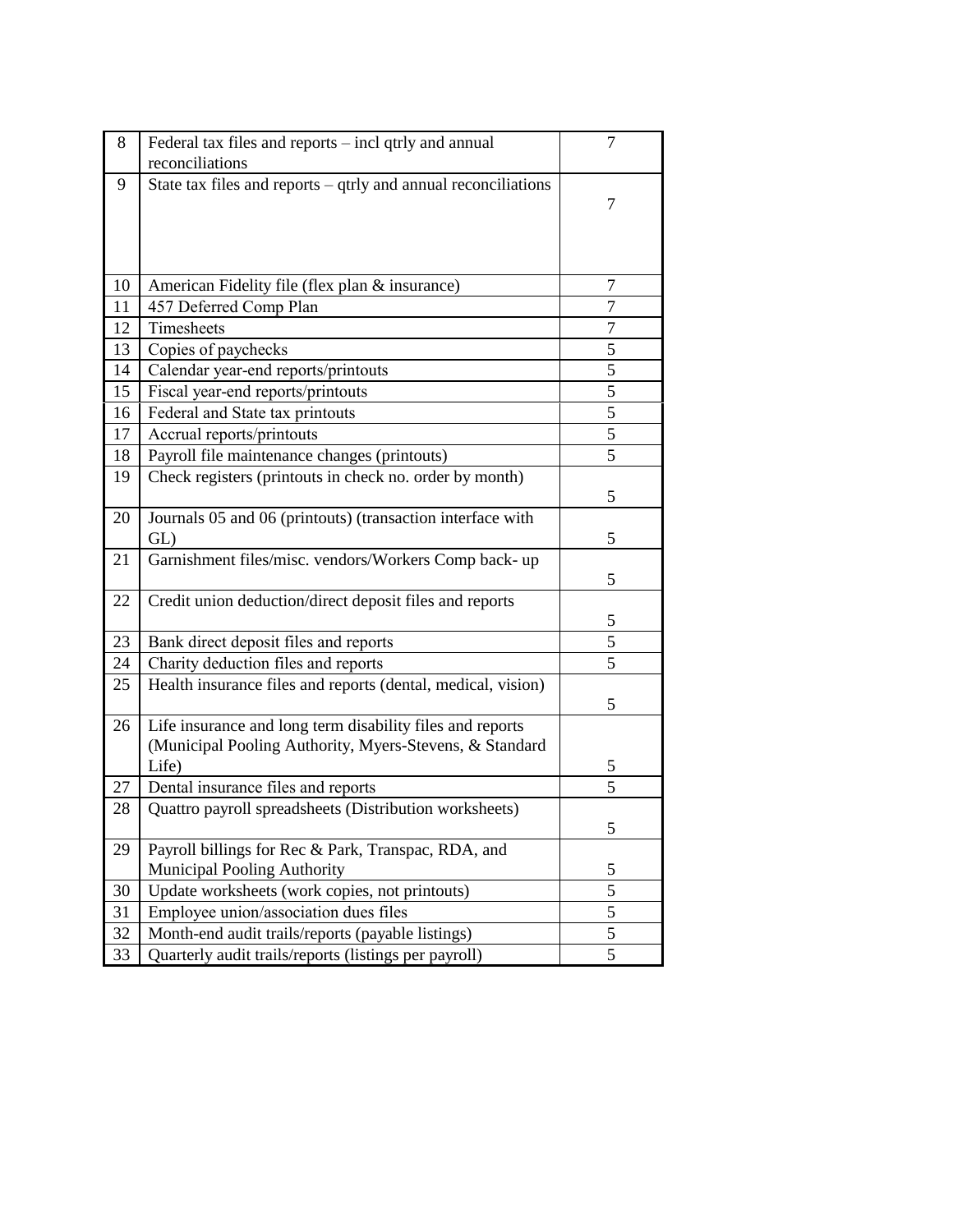|                | <b>GENERAL LEDGER</b>                                                                                                                                                                                                                           |                                                    |
|----------------|-------------------------------------------------------------------------------------------------------------------------------------------------------------------------------------------------------------------------------------------------|----------------------------------------------------|
| 1              | Audited financial reports, management letters, single audit<br>reports, compliance reports, etc. (all produced by auditors<br>after year end); includes Comprehensive Annual Financial<br>Report (CAFR).                                        | $\mathbf P$                                        |
| $\overline{2}$ | Final (audited) 6/30 balance sheets (MOMS and Quattro);<br>status reports by fund, dept, and object; and encumbrance<br>detail – both budgetary-basis and GAAP-basis.                                                                           | $\mathbf P$                                        |
| 3              | Detailed transaction activity printout for entire year, all<br>accounts                                                                                                                                                                         | P                                                  |
| 4              | Printed approved budget document                                                                                                                                                                                                                | P                                                  |
| 5              | General journal entries                                                                                                                                                                                                                         | P                                                  |
| 6              | Assessment District Files (improvement districts)<br>district creation documents<br>a)<br>prepayment records and bond call reports<br>b)<br>other records and correspondence<br>$\mathbf{c}$ )                                                  | P<br>P<br>P                                        |
| $\overline{7}$ | Bond files – debt for which City was/is responsible<br>Official Statements, related debt issuance files, &<br>a)<br>correspondence<br>b) Debt service schedule and payments<br>Fiscal agent statements<br>$\mathbf{c})$                         | P<br>$\mathbf P$<br>5<br>after debt is paid<br>off |
| 8              | Bond files - conduit debt for which City was never<br>responsible, but which carries our name (eg. - mortgage<br>revenue bonds)<br>Official statements, related debt issuance files, $\&$<br>a)<br>correspondence<br>b) Fiscal agent statements | ${\bf P}$<br>3                                     |
| 9              | Fixed Asset records by year (purchases, disposals,<br>summaries of activity, copies of purchase documents)                                                                                                                                      | P                                                  |
| 10             | Journals from other modules (cash receipts, accts payable,<br>payroll, business license receivable, accounts receivable,<br>etc.) updated at least monthly                                                                                      | 5                                                  |
| 11             | Grant files (grant authorization documents, claim<br>documentation, correspondence, etc)                                                                                                                                                        | 5<br>after<br>grant completion                     |
| 12             | Audit binders (staff-generated spreadsheets and<br>documentation for independent auditors use in annual<br>audit)                                                                                                                               | 3                                                  |
| 13             | Budget entry audit trails for original approved budget                                                                                                                                                                                          | 3                                                  |
| 14             | Budget revisions and transfers - authorizing documents<br>and posting audit trails                                                                                                                                                              | 3                                                  |
| 15             | Monthly balance sheets (MOMS and Quattro)                                                                                                                                                                                                       | Completion of<br>audit *                           |
| 16             | Monthly status reports by fund, dept and object                                                                                                                                                                                                 | Completion of<br>audit *                           |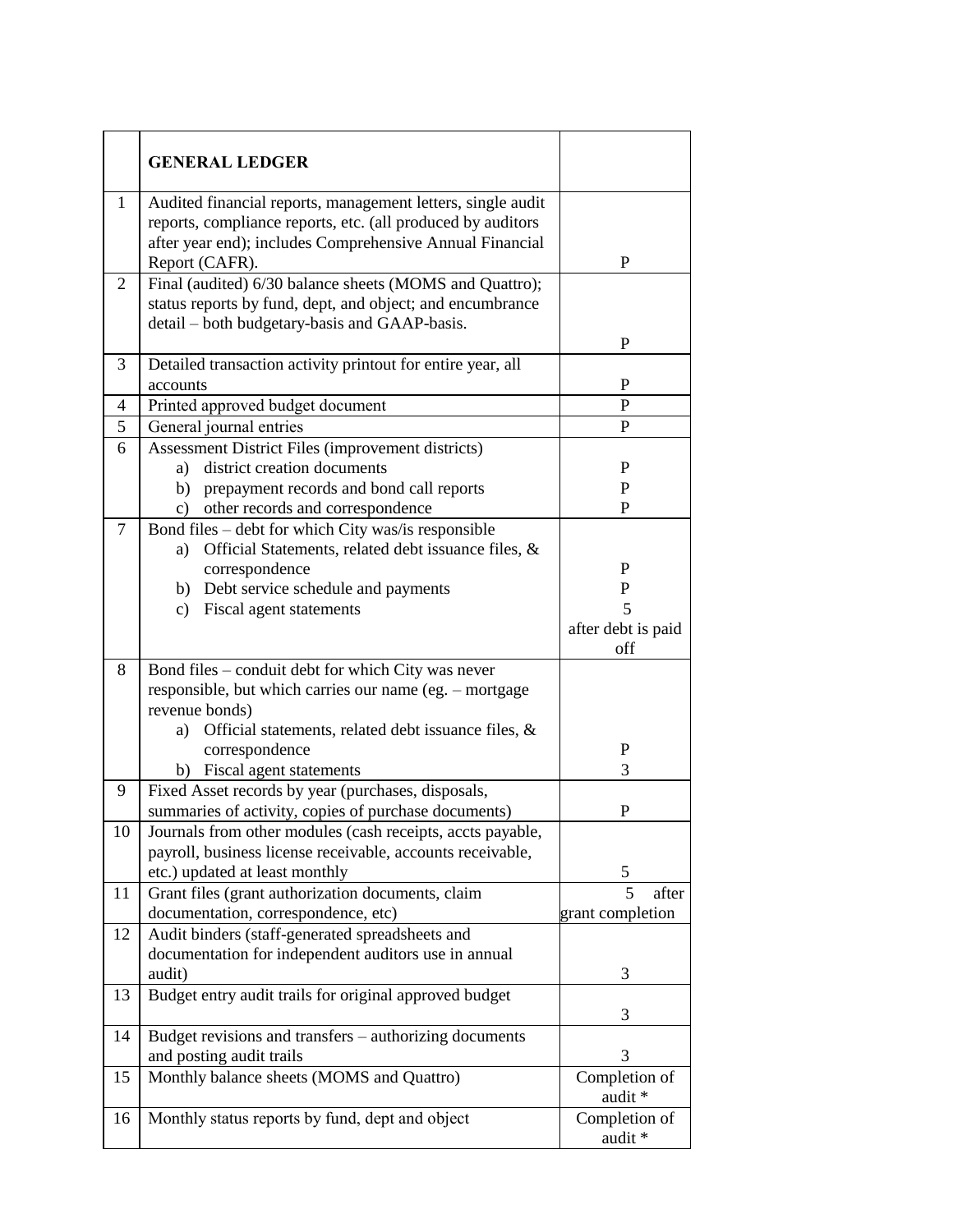| 17             | Monthly encumbrance detail reports                                                                                                                                                                                               | Completion of<br>audit *     |
|----------------|----------------------------------------------------------------------------------------------------------------------------------------------------------------------------------------------------------------------------------|------------------------------|
|                | <b>BUSINESS LICENSE</b>                                                                                                                                                                                                          |                              |
| 1              | Ceased business files (applications of businesses no longer<br>in business in PH                                                                                                                                                 | 3 after cease<br>date        |
| $\overline{2}$ | Adjustment audit trails                                                                                                                                                                                                          | 3                            |
| 3              | Month-end audit trails                                                                                                                                                                                                           | $\overline{3}$               |
| 4              | Calendar year-end audit trails                                                                                                                                                                                                   | $\overline{3}$               |
| 5              | Renewal and reminder/late notice audit trails                                                                                                                                                                                    | $\overline{3}$               |
| 6              | License print audit trails                                                                                                                                                                                                       | 3                            |
|                | <b>ACCOUNTS RECEIVABLE</b>                                                                                                                                                                                                       |                              |
| $\mathbf{1}$   | Paid/written off invoices (includes our file copy of City<br>invoices, documentation requesting us to bill, copies of any<br>related correspondence and log of contracts, receipts<br>showing payment or write-offs/adjustments) | 7                            |
| $\overline{2}$ | Uncollectible and collection accts/records/correspondence                                                                                                                                                                        | 7                            |
| 3              | Billing, adjustment, and write-off audit trails                                                                                                                                                                                  | 3                            |
| $\overline{4}$ | Month-end audit trails, including aged balances                                                                                                                                                                                  | 3                            |
|                | <b>MISCELLANEOUS</b>                                                                                                                                                                                                             |                              |
| 1              | Deeds held by Finance in safe                                                                                                                                                                                                    | P                            |
| $\overline{2}$ | State Controllers reports, Special District and Street                                                                                                                                                                           |                              |
|                | Reports to State, etc.                                                                                                                                                                                                           | P                            |
| 3              | Revenue legislative history files                                                                                                                                                                                                | P                            |
| $\overline{4}$ | Revenue/general ledger activity files                                                                                                                                                                                            | 10                           |
| 5              | Sales and use tax returns                                                                                                                                                                                                        | 10                           |
| 6              | Franchise agreements                                                                                                                                                                                                             | 10 after end of<br>agreement |

\* Two year minimum rule doesn't apply because monthly reports are superseded by final audited 6/30 reports, which are kept forever.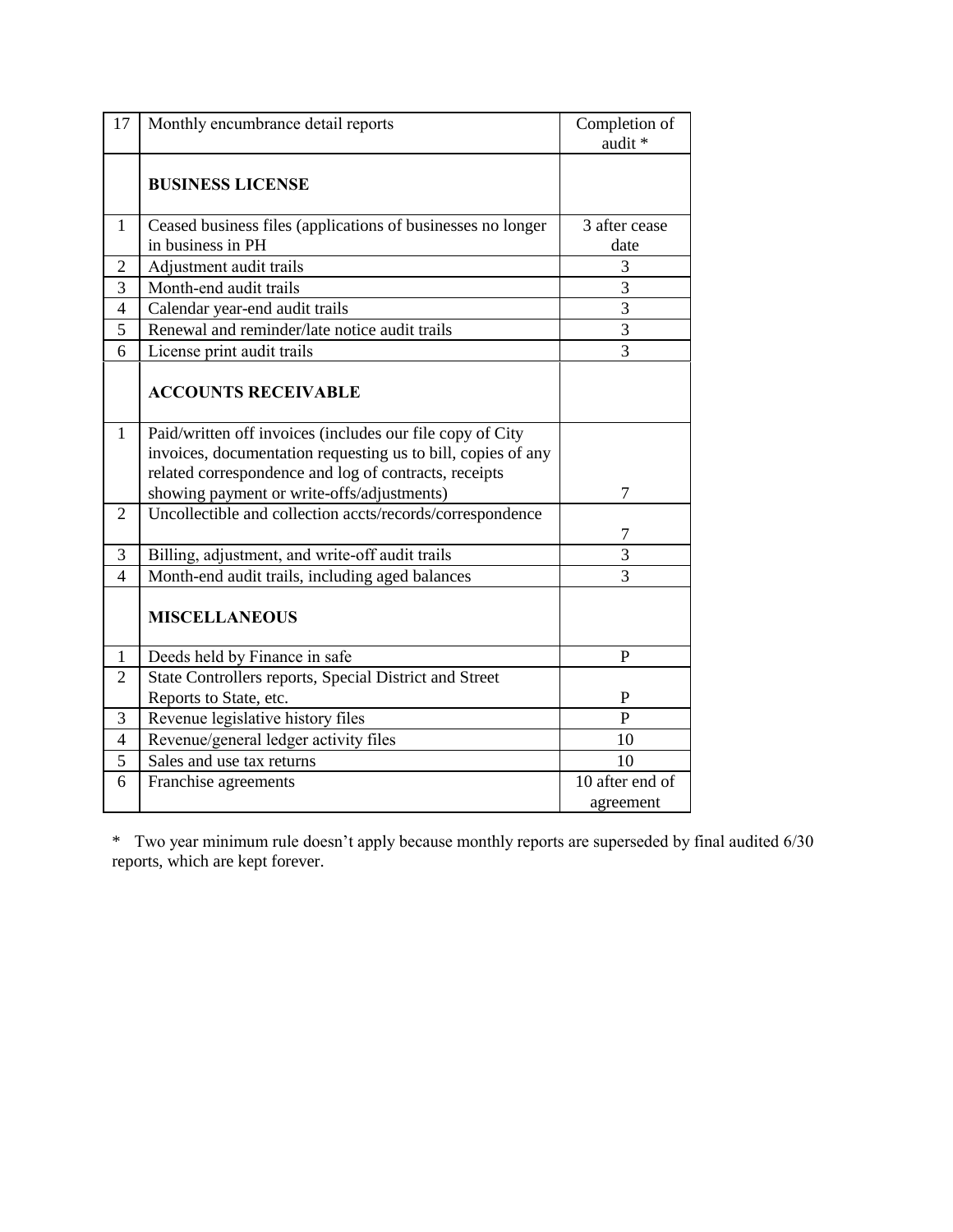### RECORDS RETENTION SCHEDULE **HUMAN RESOURCES DEPARTMENT**

|                | <b>Description</b>                                                                                   | <b>Statute</b>           | <b>Minimum</b> | <b>HR</b>        |
|----------------|------------------------------------------------------------------------------------------------------|--------------------------|----------------|------------------|
|                |                                                                                                      |                          | legal          | <b>Retention</b> |
|                |                                                                                                      |                          | retention      |                  |
| $\mathbf{1}$   | Correspondence                                                                                       | GC 34090                 | 2              | $CY + 10$        |
|                | General correspondence both internal and external                                                    |                          |                |                  |
| $\mathfrak{2}$ | <b>Employee Rights</b>                                                                               | <b>29 USC</b>            | $\overline{2}$ |                  |
|                | <b>General employees</b>                                                                             | 211(c);                  |                | $T + 3$          |
|                | <b>Safety (Police)</b>                                                                               | GC 34090                 |                | $T + 5$ or       |
|                | May include arbitration, grievances, claims, union                                                   |                          |                | until final      |
|                | requests, sexual harassment and Civil Rights complaints,                                             |                          |                | disposition      |
|                | disciplinary actions                                                                                 |                          |                |                  |
| $\overline{3}$ | Family & Medical Leave Act (Federal)/Family Rights                                                   | <b>29 CFR</b><br>825.500 | $2 - 3$        | $CY + 3$         |
|                | <b>Act (State)</b>                                                                                   | GC 12946                 |                |                  |
|                | Records of leave taken, City policies relating to leave,<br>notices, communications related to leave |                          |                |                  |
| $\overline{4}$ |                                                                                                      | GC 34090                 | $\overline{2}$ | $CY + 2$         |
|                | <b>General Subject Files</b>                                                                         |                          |                |                  |
| 5              | Immigration                                                                                          | 8 USC                    | $\overline{3}$ | $T + 3$          |
|                | $I-9$ 's.                                                                                            | 1324a(b)(3)              |                | (3 years         |
|                |                                                                                                      |                          |                | after date of    |
|                |                                                                                                      |                          |                | hire or one      |
|                |                                                                                                      |                          |                | year after       |
|                |                                                                                                      |                          |                | termination,     |
|                |                                                                                                      |                          |                | whichever        |
|                |                                                                                                      |                          |                | is later.)       |
| 6              | <b>Job Specifications</b>                                                                            | GC 34090                 | 2              | $S + 5$          |
|                | Job descriptions for classifications within the City                                                 |                          |                |                  |
| $\overline{7}$ | <b>Medical Files</b>                                                                                 | GC 12946                 | $\overline{2}$ | $T + 5$          |
|                | May include family leave requests and verification; pre-                                             |                          |                |                  |
|                | employment physical examination results; workers'                                                    |                          |                |                  |
|                | compensation information; certification; tests;                                                      |                          |                |                  |
|                | correspondence; reports                                                                              |                          |                |                  |
|                | Medical records (OSHA)                                                                               | <b>29 CFR</b>            | $T + 30$       | $T + 30$         |
|                |                                                                                                      | 1910.1020                |                |                  |
|                |                                                                                                      | (d)(1)(i);               |                |                  |
|                |                                                                                                      | 8 CCR                    |                |                  |
|                |                                                                                                      | 3204(d)                  |                |                  |
| 8              | <b>Labor Negotiations</b>                                                                            | <b>29 USC</b>            | $\overline{2}$ | $\mathbf{P}$     |
|                | Notes, notebooks, correspondence, contracts,                                                         | $211(c)$ ,               |                |                  |
|                | Memorandums of Understandings, and Side Letters of                                                   | <b>29 USC</b>            |                |                  |
|                | Agreement Memoranda, bargaining unit correspondence                                                  | 516.6                    |                |                  |
|                | reports, petitions, by-laws                                                                          | GC 34090                 |                |                  |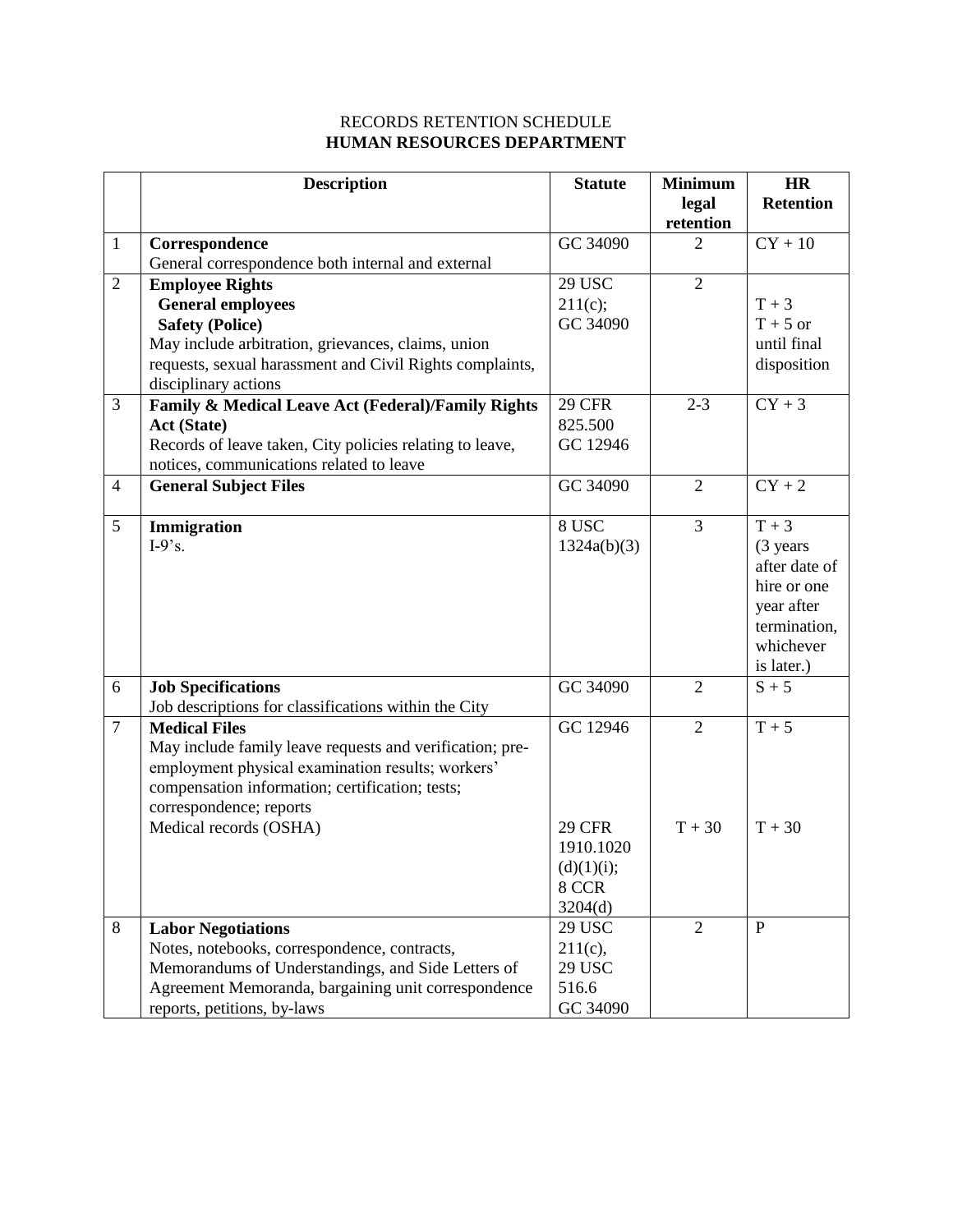| 9  | <b>Personnel Policies and Procedures</b>                | 29 CFR 1602.12,    | 3              | $S + 3$      |
|----|---------------------------------------------------------|--------------------|----------------|--------------|
|    | Personnel rules, procedures & policies                  | 1627.3             |                |              |
| 10 | <b>Recruitments - Fulltime</b>                          | GC 12946           | $2 - 3$        | $CL + 3$     |
|    | Applications, resumes, alternate lists/logs, indices;   | 29 CFR 1607.4;     |                |              |
|    | ethnicity disclosures; examination materials; answer    | 29 CFR 1627.3      |                |              |
|    | sheets; job bulletins; eligibility; electronic database |                    |                |              |
| 11 | <b>Reports</b>                                          | GC 34090           | $\overline{2}$ | $CY +$       |
|    | Employee statistics, benefit activity; liability loss,  |                    |                | 10           |
|    | affirmative action                                      |                    |                |              |
|    | <b>Equal Employment Opportunity Commission reports</b>  | 29 CFR 1602.32, -  | 3              |              |
|    | (EEO – 4s)                                              | .30                |                | $CY +$       |
|    |                                                         |                    |                | 10           |
| 12 | <b>Salary Schedule</b>                                  | GC 34090           | 2              | $\mathbf{P}$ |
|    | List of salaries for all classifications                |                    |                |              |
| 13 | <b>Surveys and Studies</b>                              | GC 12946;          | $\overline{2}$ | $CY + 5$     |
|    | Includes classification wage rates, benchmark data      | GC 34090           |                |              |
|    |                                                         | 29 CFR 516.6;      |                |              |
|    |                                                         | 29 CFR 1602.14     |                |              |
| 14 | <b>Personnel Files</b>                                  | GC 34090, 12946;   | $\overline{2}$ | $\mathbf{P}$ |
|    | Official file kept in HR Department                     | LC 1174;           |                |              |
|    |                                                         | (EEO) 29 CFR       |                |              |
|    |                                                         | 1602.31            |                |              |
| 15 | Payroll                                                 | (Age disc.)29 USC  | $\overline{3}$ | $\mathbf{P}$ |
|    |                                                         | 626; 29 CFR        |                |              |
|    |                                                         | 1627.3;            |                |              |
|    |                                                         | (FLSA) 29 USC      |                |              |
|    |                                                         | 206(d)(1); 29 CFR  |                |              |
|    |                                                         | 515.6              |                |              |
| 16 | <b>OSHA</b>                                             | LC 6410;           | $5 - 30$       | $T + 30$     |
|    | OSHA 300 and 300A Logs                                  | 8 CCR 14300.33;    |                |              |
|    |                                                         | 29 CFR 1904.29     |                |              |
|    | Exposure and medical records                            | 29 USC 657; 29     | $T + 30$       | $T + 30$     |
|    |                                                         | CFR 1910.1020      |                |              |
|    |                                                         | (d)(1)(i);         |                |              |
|    |                                                         | 8 CCR 3204(d);     |                |              |
| 17 | <b>Employee Benefit Plans</b>                           | GC 34090;          | $2 - 3$        | $CY + 6$     |
|    | Medical, Dental, Vision, EAP, Disability, IRS Section   | 29 CFR 1627.3(b)   |                |              |
|    | 125 Plan                                                |                    |                |              |
|    |                                                         |                    |                |              |
| 18 | <b>Cal PERS</b>                                         | (ERISA) 29 USC     | 6              | $\mathbf{P}$ |
|    | Actuarial studies and contract revisions                | 1001-1381, at 1027 |                |              |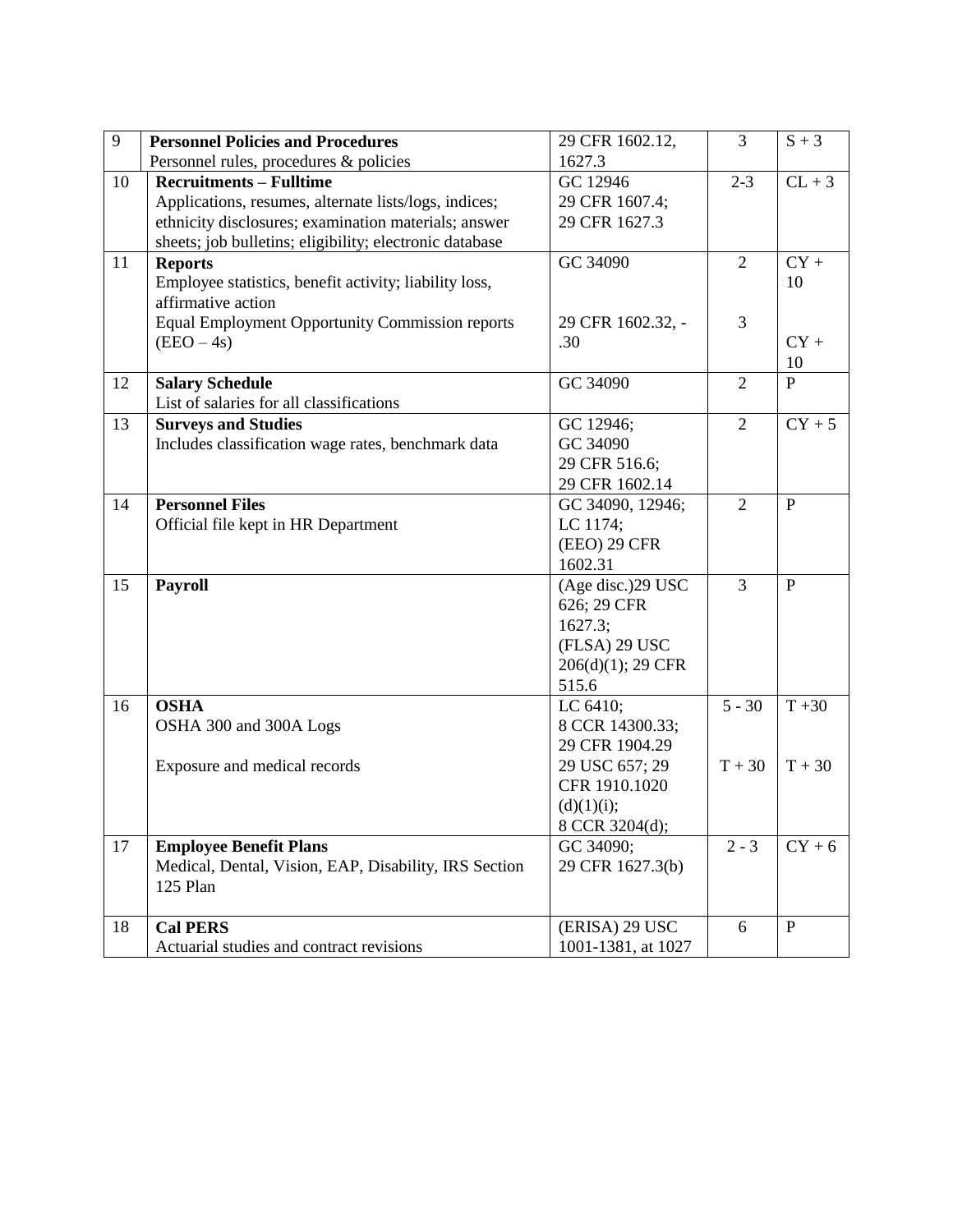| 19 | <b>ICMA Retirement Corporation</b>                          | (ERISA) 29 USC     | 6                           | P        |
|----|-------------------------------------------------------------|--------------------|-----------------------------|----------|
|    | $401(a)$ and 457 Plans                                      | 1001-1381, at 1027 |                             |          |
|    | Plan documents, establishment of plan and revisions         |                    |                             |          |
|    | Member statements, general correspondence                   |                    |                             |          |
|    |                                                             | GC 34090           | 2                           | $CY + 3$ |
| 20 | <b>Workers Compensation</b>                                 | 8 CCR 1400.33      | 5                           | P        |
|    | (Working files. Originals filed with MPA)                   | and, 15400.2       |                             |          |
|    | See also: Medical Files, OSHA, Risk Management              |                    |                             |          |
|    | Reports.                                                    |                    |                             |          |
|    |                                                             |                    |                             |          |
| 21 | <b>Risk Management (MPA) Reports</b>                        |                    |                             |          |
|    | Records of illness and injuries                             | See Medical Files  | $T + 30$                    | $T + 30$ |
|    |                                                             | and OSHA           |                             |          |
|    | Reports (loss analysis, safety, actuarial), claims data and | references.        | 2                           | $CL + 5$ |
|    | statistics                                                  | GC 34090           |                             |          |
| 22 | <b>Employee Training</b>                                    | GC 34090           | $\mathcal{D}_{\mathcal{L}}$ | $CY +$   |
|    | Safety training attendance sheets, handouts, employee       |                    |                             | 10       |
|    | training course documentation                               |                    |                             |          |
| 23 | <b>Social Security</b>                                      | 29 CFR 1627.3;     | $2 - 3$                     | $CY + 3$ |
|    | Medicare information, general correspondence                | 29 CFR 516.6;      |                             |          |
|    |                                                             | GC 12946           |                             |          |

*CY – Current Year CL – Closed T – Termination P – Permanent S – Until superseded MPA – Municipal Pooling Authority GC – Government Code LC – Labor Code CCR – California Code of Regulations USC – United States Code CFR – Code of Federal Regulations*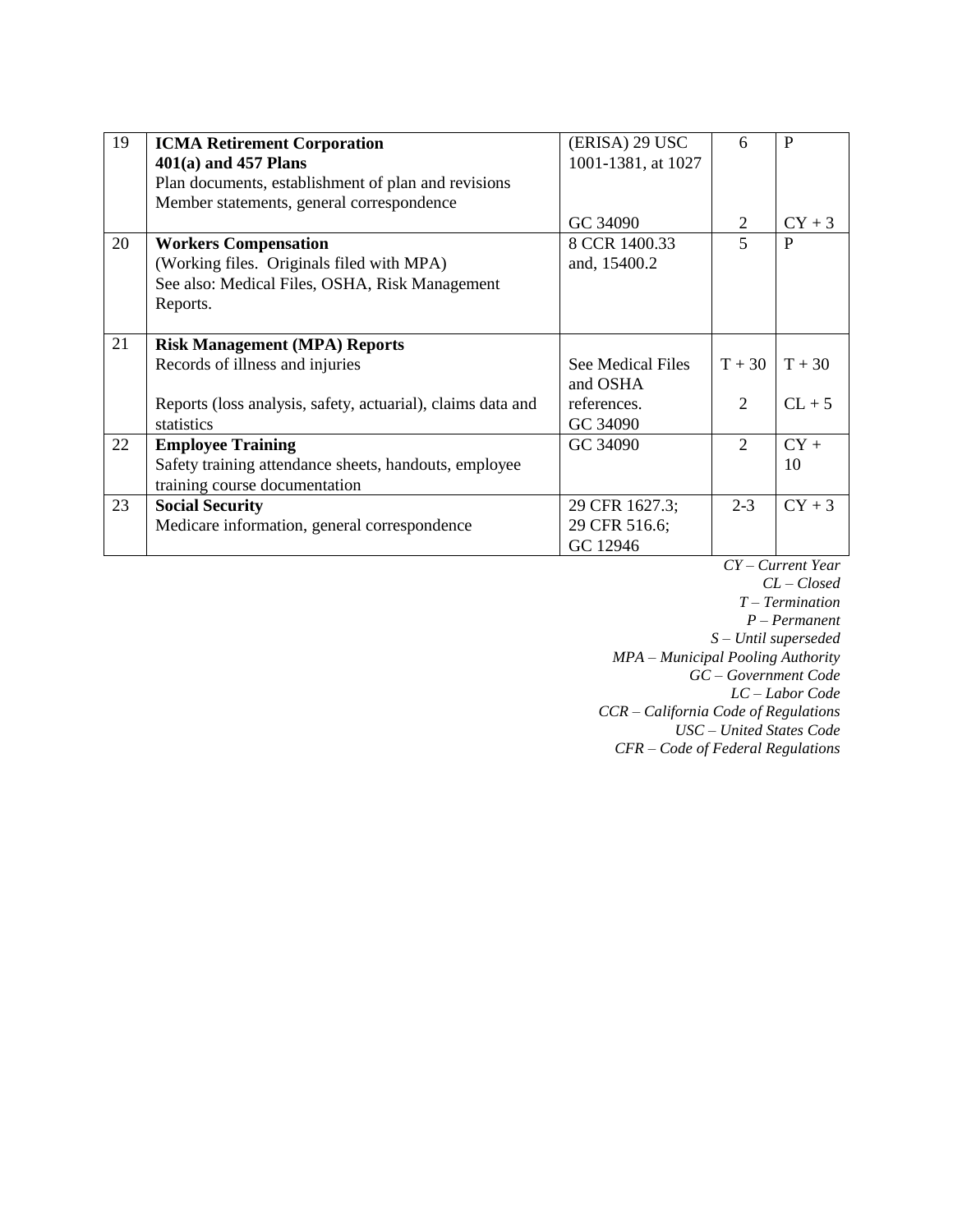#### RECORDS RETENTION SCHEDULE **POLICE DEPARTMENT** (Previously adopted in 2001 by Council Resolution No. 76-01) **INVESTIGATIONS DIVISION**

|                | <b>Description</b>                                                                                                                                                                                                                                                                                                                                                                                                                                                                                    | <b>Statutory</b><br>authority | <b>Minimum</b><br><b>Retention</b><br><b>Period</b> |
|----------------|-------------------------------------------------------------------------------------------------------------------------------------------------------------------------------------------------------------------------------------------------------------------------------------------------------------------------------------------------------------------------------------------------------------------------------------------------------------------------------------------------------|-------------------------------|-----------------------------------------------------|
| 1              | Case files<br>The destruction of a case files is not permitted if it relates to or<br>involves any of the following:<br>an unadjudicated arrest, except for H&S 11357 or H&S<br>a.<br>11360 violations;<br>an unserved warrants;<br>b.<br>identifiable items which have not been recovered;<br>c.<br>PC 290, PC 457.1 or H&S 11590 regulations;<br>d.<br>a violations listed in PC sections 799 and 800;<br>e.<br>f.<br>a case which is presently involved in either civil or<br>criminal litigation. | GC 34090                      | 2 years                                             |
| $\overline{2}$ | Daily Bulletin/Schedules of officers on duty                                                                                                                                                                                                                                                                                                                                                                                                                                                          | GC 34090                      | 2 years                                             |
| 3              | Permit and license applications, all, including:<br>masseuse permits<br>alarm systems/false alarms (by address)                                                                                                                                                                                                                                                                                                                                                                                       | GC 34090                      | 2 years                                             |
| $\overline{4}$ | Concealed weapons applications and permits (PC 12050, 12053).<br>Retention period measured from the date of denial, expiration or<br>revocation of permit.                                                                                                                                                                                                                                                                                                                                            | GC 34090                      | 2 years                                             |
| 5              | Youth Services Bureau counseling reports on individuals not 18 or<br>older                                                                                                                                                                                                                                                                                                                                                                                                                            | GC 34090                      | 2 years                                             |
| 6              | Pawn slips (B&P 21628)                                                                                                                                                                                                                                                                                                                                                                                                                                                                                | GC 34090                      | 2 years                                             |
| $\overline{7}$ | Fingerprints:<br>latent fingerprint "lifts" from crime scenes, excluding homicide<br>investigations, and "ten print" fingerprint cards and "palm print"<br>cards, which are no longer necessary for investigative purposes.                                                                                                                                                                                                                                                                           | GC 34090                      | 2 years                                             |
| 8              | Photographs, booking (whether stored electronically or as a tangible<br>photograph) which are no longer necessary for investigative<br>purposes.                                                                                                                                                                                                                                                                                                                                                      | GC 34090                      | 2 years                                             |
| $\mathbf{9}$   | Ride-along applications                                                                                                                                                                                                                                                                                                                                                                                                                                                                               | GC34090                       | 2 years                                             |
| 10             | Case assignment logs                                                                                                                                                                                                                                                                                                                                                                                                                                                                                  | GC 34090                      | 2 years                                             |
| 11             | Undercover/Buy fund financial disbursements records                                                                                                                                                                                                                                                                                                                                                                                                                                                   | GC 34090                      | 2 years                                             |
| 12             | National Crime Information Center (NCIC) entry validation lists                                                                                                                                                                                                                                                                                                                                                                                                                                       | GC 34090                      | 2 years                                             |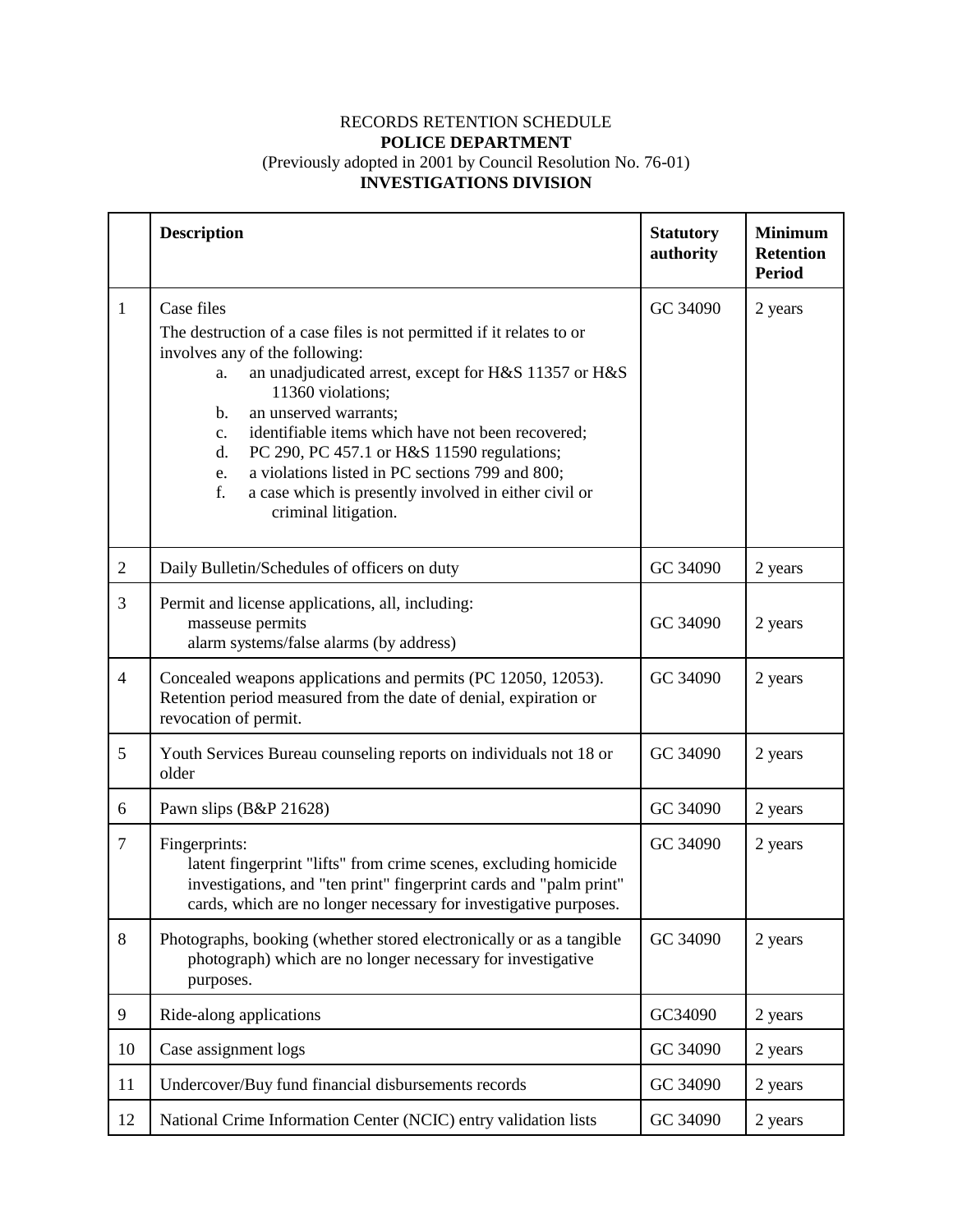| 13 | Federal Firearms Licensing applications and investigations                                                                                                                                                                                                                                                                                                                                                                                                                                                                                                                                                                                                                                                                                                            | GC 34090 | 2 years |
|----|-----------------------------------------------------------------------------------------------------------------------------------------------------------------------------------------------------------------------------------------------------------------------------------------------------------------------------------------------------------------------------------------------------------------------------------------------------------------------------------------------------------------------------------------------------------------------------------------------------------------------------------------------------------------------------------------------------------------------------------------------------------------------|----------|---------|
| 14 | Copies need not be kept when the original is kept elsewhere,<br>including documents from other criminal justice agencies:<br>Statistical (UCR), Uniform Crime Reports Mandatory to DOJ<br>(LEIC): FBI include Return A/Supplement: Supplementary<br>Homicide Report; Law Enforcement Officers Killed or Assaulted;<br>Monthly Return of Arson Offenses Known to Law Enforcement;<br>Number of Violent Crimes Committed Against Senior Citizens;<br>Monthly Report of Domestic Violence Related Calls for Assistance;<br>Monthly Arrest and Citation Register; Monthly Hate Crimes<br>Incidents; Death in Custody Reporting.<br>Dealer Reports of Gun Sales sent to DOJ (PC 12070).<br>Child Protective Services (CPS) Reports (PC 11166, 11169).<br>Notices from ABC. |          |         |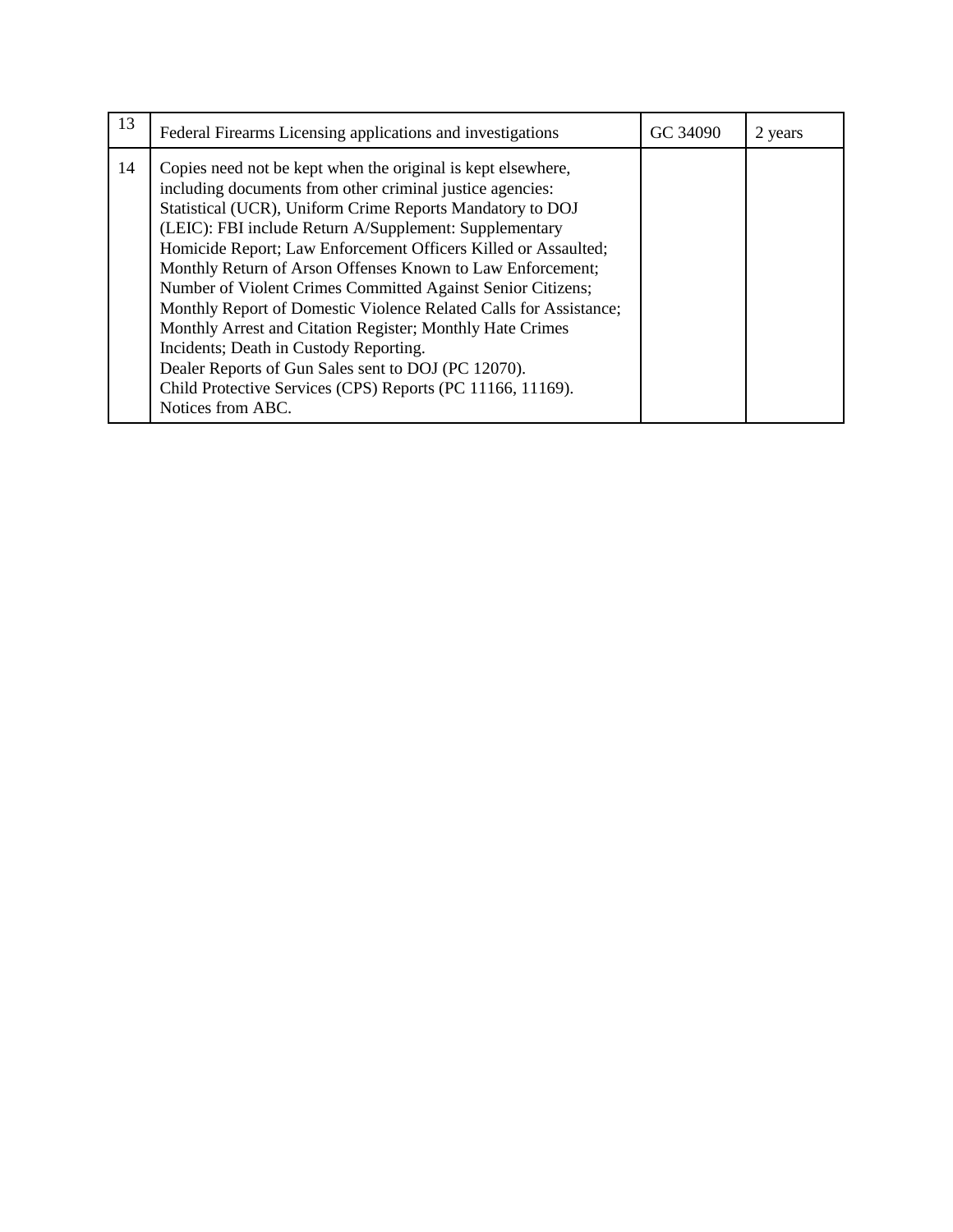#### RECORDS RETENTION SCHEDULE **POLICE DEPARTMENT ADMINISTRATION DIVISION**

|                | <b>Description</b>                                                                                                                                                                                                                                | <b>Statutory</b><br>authority                                        | <b>Minimum</b><br><b>Retention</b><br>period                   |
|----------------|---------------------------------------------------------------------------------------------------------------------------------------------------------------------------------------------------------------------------------------------------|----------------------------------------------------------------------|----------------------------------------------------------------|
| $\mathbf{1}$   | General Orders, Division Orders or Department<br>Directives                                                                                                                                                                                       | GC 34090                                                             | 2 years after<br>superceded or<br>expired                      |
| $\overline{2}$ | General subject files not otherwise covered                                                                                                                                                                                                       | GC 34090                                                             | 2 years                                                        |
| 3              | General correspondence files, including:<br>response letters to public inquiries<br>to and from material and supply vendors (if matter is<br>closed)                                                                                              | GC 34090                                                             | 2 years                                                        |
| $\overline{4}$ | Finances:<br>department budget documents<br>records of department purchases<br>petty cash records                                                                                                                                                 | GC 34090                                                             | 2 years                                                        |
| 5              | Police Facility: documents re: operation of Police Facility<br>and facility support equipment                                                                                                                                                     | GC 34090                                                             | 2 years                                                        |
| 6              | Employees:<br>Citizen complaints against personnel<br>Discipline records<br>Internal investigation reports<br>(EvC1045, GC12946, PC 801.5, 803(c), VC 2547)<br>(Period measured from the end of employment)                                       | PC 832.5<br>PC 832.5<br>PC 832.5                                     | 5 years<br>5 years<br>5 years                                  |
|                | Personnel records<br>Progress file counseling notes<br>Overtime and time-off request slips<br>Grievance files (by employees)<br>Employment applications/background reports when<br>applicant not hired (GC 12946)<br>Records of training attended | GC 34090<br>GC 34090<br>GC 34090<br>GC 34090<br>GC 34090<br>GC 34090 | 2 years<br>2 years<br>2 years<br>2 years<br>2 years<br>2 years |
| $\overline{7}$ | Contra Costa Community College District,<br>correspondence and agreements                                                                                                                                                                         | GC 34090                                                             | 2 years after<br>expiration of<br>agreement                    |
| 8              | State Commission on Peace Officer Standards and<br>Training (POST): correspondence                                                                                                                                                                | GC 34090                                                             | 2 years                                                        |
| 9              | Gasoline tank and dispenser: correspondence and other<br>materials                                                                                                                                                                                | GC 34090                                                             | 2 years                                                        |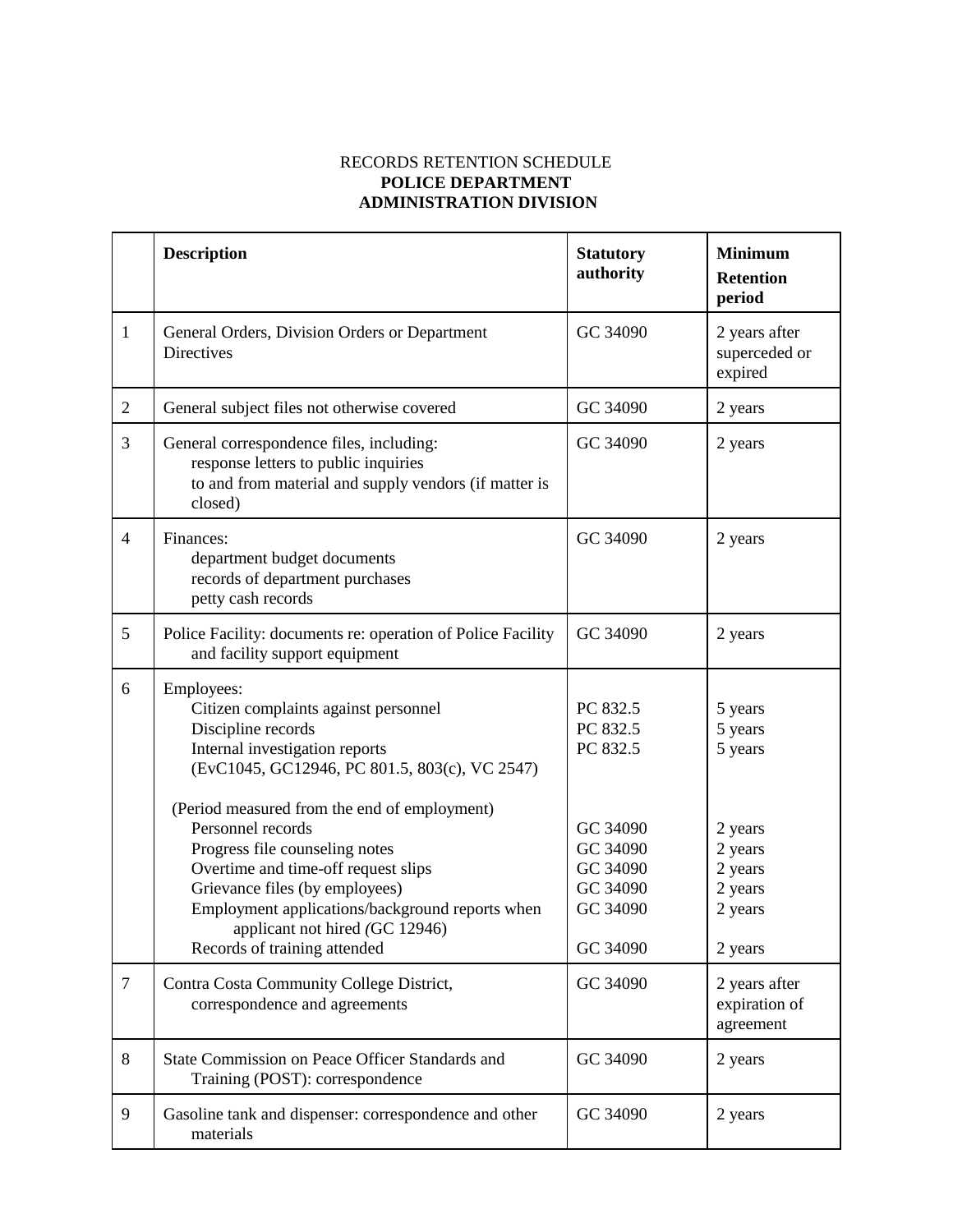| 10 | Training: lesson plans and associated materials for in<br>house training classes.                                            | GC 34090 | 2 years                    |
|----|------------------------------------------------------------------------------------------------------------------------------|----------|----------------------------|
| 11 | Vehicles in use                                                                                                              | GC 34090 | 2 years after<br>final use |
| 12 | Reserve officers: personnel records (retention period<br>measured from time service ends)<br>Reserve officers: activity logs | GC 34090 | 2 years                    |
| 13 | Volunteers files (retention period measured from time<br>service ends)                                                       | GC 34090 | 2 years                    |
| 14 | Equipment: phones; weapons (Manuals, instructions,<br>procedures)                                                            | GC 34090 | End of use $+2$<br>years   |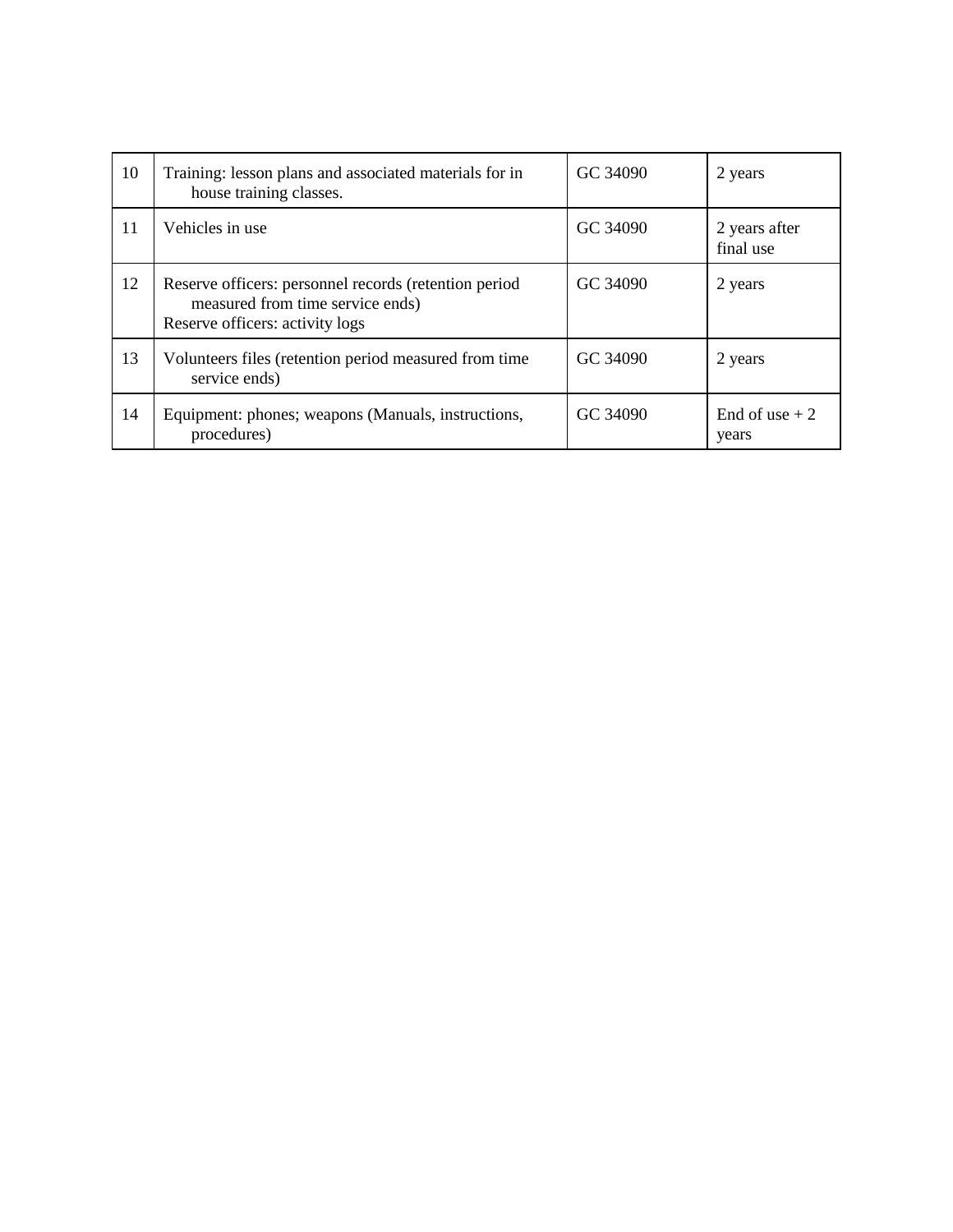#### RECORDS RETENTION SCHEDULE **POLICE DEPARTMENT PATROL DIVISION/TRAFFIC**

|                | <b>Description</b>                                                                                                   | <b>Statutory</b><br>authority | <b>Retention</b><br>period |
|----------------|----------------------------------------------------------------------------------------------------------------------|-------------------------------|----------------------------|
| 1              | Traffic speed surveys and studies (VC 40803(c))                                                                      | GC 34090                      | 2 years from<br>expiration |
| $\overline{2}$ | Personnel scheduling; intra-department memos                                                                         | GC 34090                      | 2 years                    |
| 3              | Records of permits (i.e. tow trucks)                                                                                 | GC 34090                      | 2 years from<br>expiration |
| $\overline{4}$ | Reserve officer activity logs                                                                                        | GC 34090                      | 2 years                    |
| 5              | Vehicles in use                                                                                                      | GC 34090                      | 2 years after use<br>ends  |
| 6              | Weapons inventory                                                                                                    | GC 34090                      | 2 years                    |
| $\overline{7}$ | Records of Special Events                                                                                            | GC 34090                      | 2 years after<br>event     |
| 8              | Temporary Holding Facility (THF): correspondence and<br>other materials re: operation, inspections and<br>management | GC 34090                      | 2 years                    |
| 9              | Tow company list                                                                                                     | GC 34090                      | 2 years                    |
| 10             | Radar calibration, during period of use                                                                              | GC 34090                      | 2 years                    |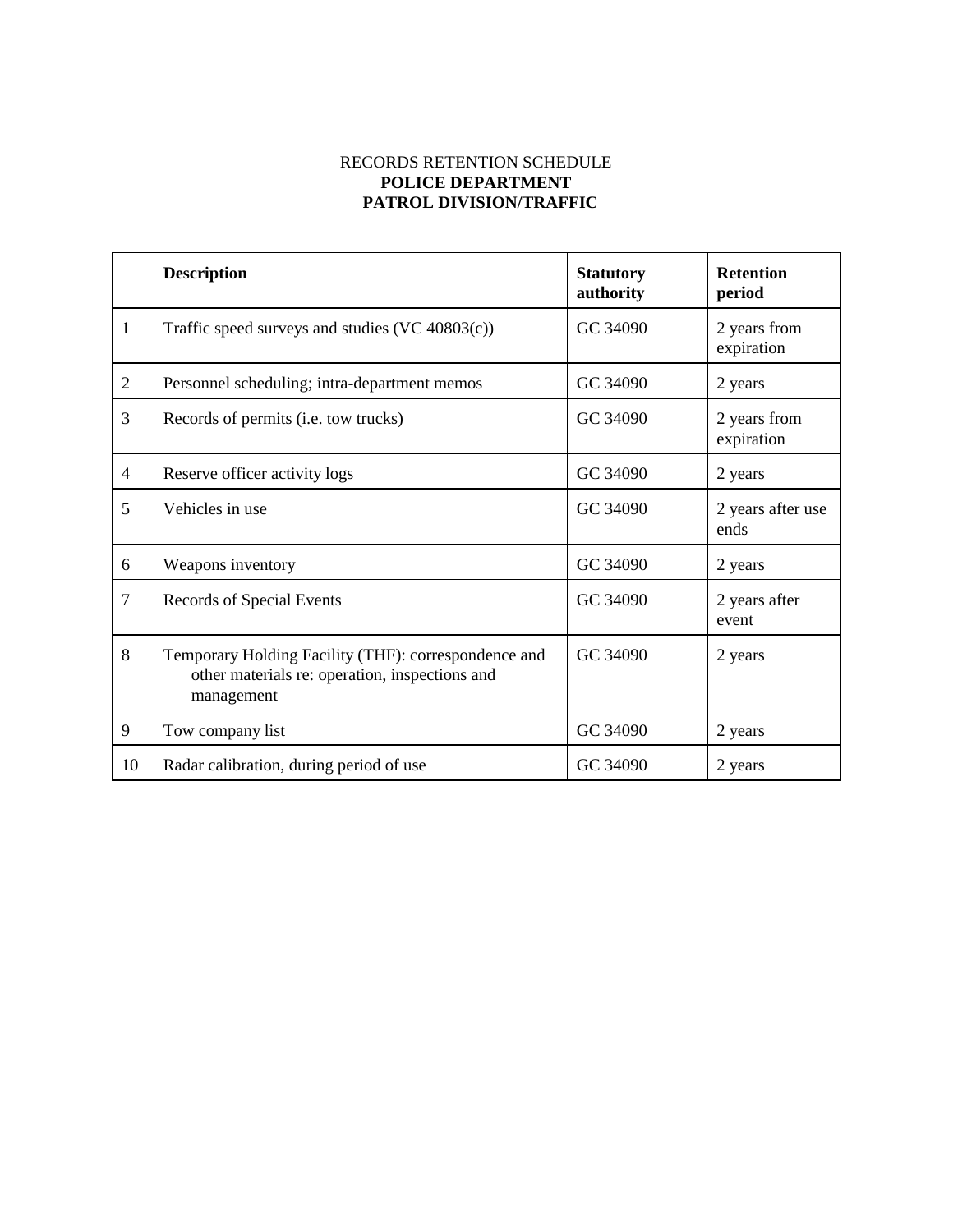#### RECORDS RETENTION SCHEDULE **POLICE DEPARTMENT SUPPORT SERVICES DIVISION -- RECORDS, SERVICES, COMMUNICATIONS**

|                | <b>Description</b>                                                                                                                                                                                                                                                                                                                          | <b>Statutory</b><br>authority               | <b>Minimum</b><br><b>Retention</b><br>period                           |
|----------------|---------------------------------------------------------------------------------------------------------------------------------------------------------------------------------------------------------------------------------------------------------------------------------------------------------------------------------------------|---------------------------------------------|------------------------------------------------------------------------|
| $\mathbf{1}$   | Dispatch:<br>E-911 telephone logs<br>24-hour daily voice recordings from telephone and<br>radio communications.                                                                                                                                                                                                                             | GC 34090<br>GC 34090.6                      | 2 years<br>100 days                                                    |
| $\overline{2}$ | Daily Bulletin/ Schedules of officers on duty                                                                                                                                                                                                                                                                                               | GC 34090                                    | 2 years                                                                |
| $\overline{3}$ | Computerized records                                                                                                                                                                                                                                                                                                                        |                                             | Depends upon<br>type of record,<br>as listed in this<br>Retention Sch. |
| $\overline{4}$ | Case files, investigations or police reports with an<br>assigned case number (whether on paper or in<br>electronic form), except for homocide, kidnapping or<br>embezzlement of public funds.<br>Homocide, kidnapping or embezzlement of public funds<br>files (PC 799)<br>(See PC 799-804 re: time of commencement of criminal<br>actions) | GC 34090                                    | 2 years $*$ <sup>1</sup><br>Permanent                                  |
| 5              | Arrest/conviction for H&S '11357 (b)(c)(d)(e) or H&S<br>$11360(b)$ after $1/1/96$ (marijuana), including citations<br>for the above violations.                                                                                                                                                                                             | H&S 11361.5                                 | 2 years<br>Exception:<br>juvenile - retain<br>until age 18.            |
| 6              | Records sealed or destroyed:<br>Adult: mandatory sealing or destruction pursuant to<br>court order.<br>Juvenile: mandatory sealing or destruction pursuant<br>to court order.                                                                                                                                                               | PC 851.8<br>WIC $826(a)(b)$<br>and $781(a)$ | Per court order.                                                       |
| $\overline{7}$ | Subpoena logs (court schedule)                                                                                                                                                                                                                                                                                                              | GC 34090                                    | 2 years                                                                |
|                | Summary Report of Statistical Activity created by the                                                                                                                                                                                                                                                                                       |                                             |                                                                        |

<sup>&</sup>lt;sup>1</sup> \* The destruction of case files is only permitted if they do not relate to or involve any of the following:

 $\overline{\phantom{a}}$ 

*<sup>1.</sup> an unadjudicated arrest except for H&S 11357 or H&S 11360 violations;*

*<sup>2.</sup> unserved warrants;*

*<sup>3.</sup> identifiable items which have not been recovered;*

*<sup>4.</sup> PC 290, PC 457.1 or H&S 11590 regulations;*

*<sup>5.</sup> Violations listed in PC sections 799 and 800;*

*<sup>6.</sup> Cases which are presently involved in either civil or criminal litigation.*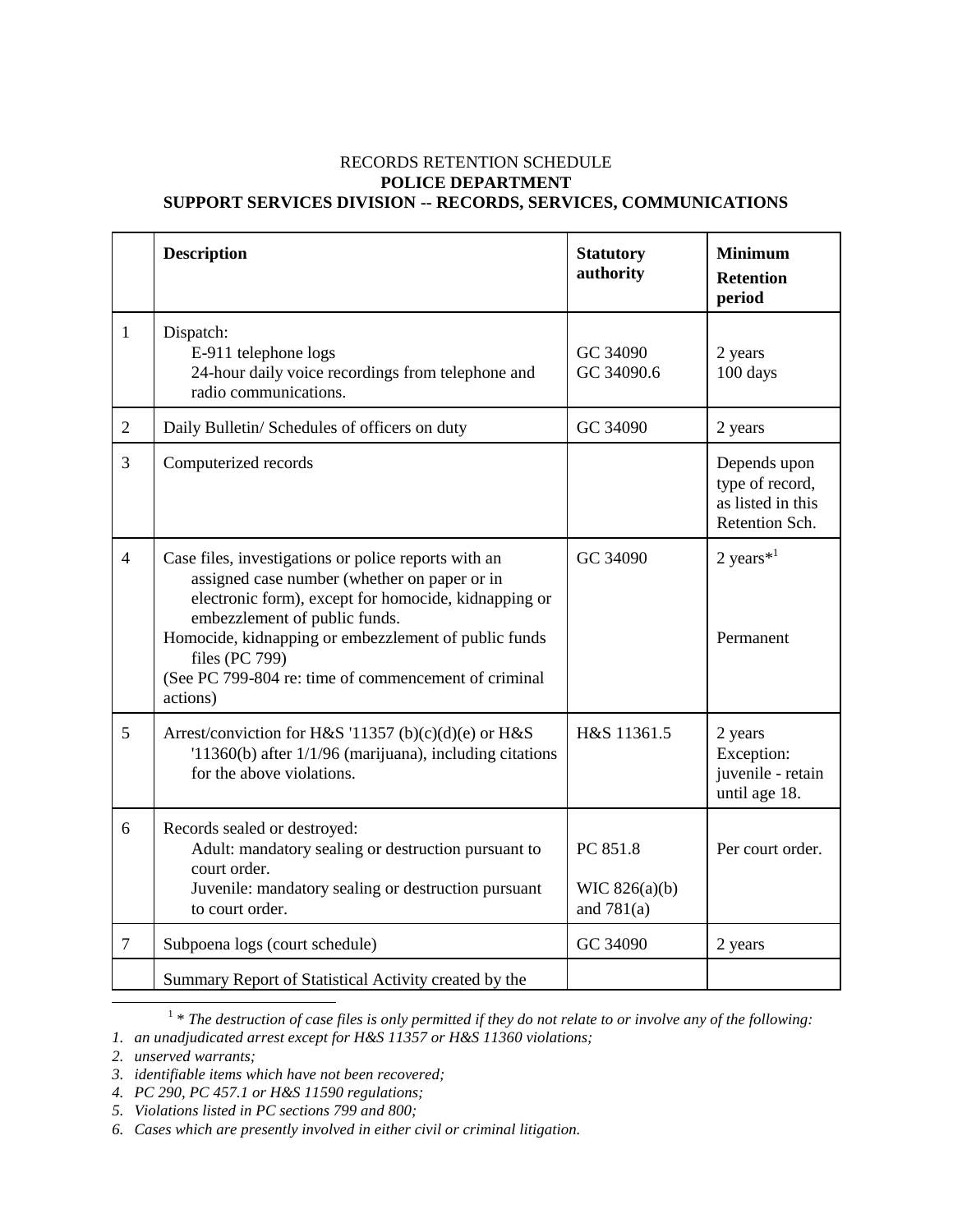| 8  | Department                                                                                                                                       | GC 34090             | 2 years                                        |
|----|--------------------------------------------------------------------------------------------------------------------------------------------------|----------------------|------------------------------------------------|
| 9  | Arrest logs (adult and juvenile)                                                                                                                 | GC 34090             | 2 years                                        |
| 10 | Records of stolen or recovered property                                                                                                          | GC 34090             | 2 years                                        |
| 11 | Records of property sent to auction                                                                                                              | GC 34090             | 2 years                                        |
| 12 | Traffic citations (whether infraction or misdemeanor) and<br>parking citations, including officer notes                                          | GC 34090             | 2 years                                        |
| 13 | Computer equipment and software:<br>software licenses no longer being used<br>records of hardware removed from inventory                         | GC 34090<br>GC 34090 | 2 years<br>2 years                             |
| 14 | Field interrogation cards;<br>Records or contacts with persons not listed in City files as<br>having been arrested                               | GC 34090             | 2 years                                        |
| 15 | Vehicles:<br>abandoned auto tags<br>repossession/impounds                                                                                        | GC 34090             | 2 years                                        |
| 16 | Bicycles: licenses; citations                                                                                                                    | GC 34090             | 2 years                                        |
| 17 | Mobile Data Terminal messages (paper or electronic)                                                                                              | GC 34090             | 2 years                                        |
| 18 | Towing: rotation list and logs<br>repossession and private property towing lists and<br>logs                                                     | GC 34090<br>GC 34090 | 2 years<br>2 years                             |
| 19 | Cash accounting, dispatcher's book                                                                                                               | GC 34090             | 2 years                                        |
| 20 | Registration files: arson (PC '457.1), sex (PC'290),<br>narcotics (H&S'11590). (Forwarded to DOJ. Retain<br>fingerprint, photo and information.) | GC 34090             | Life of registrant<br>within $PH + 2$<br>years |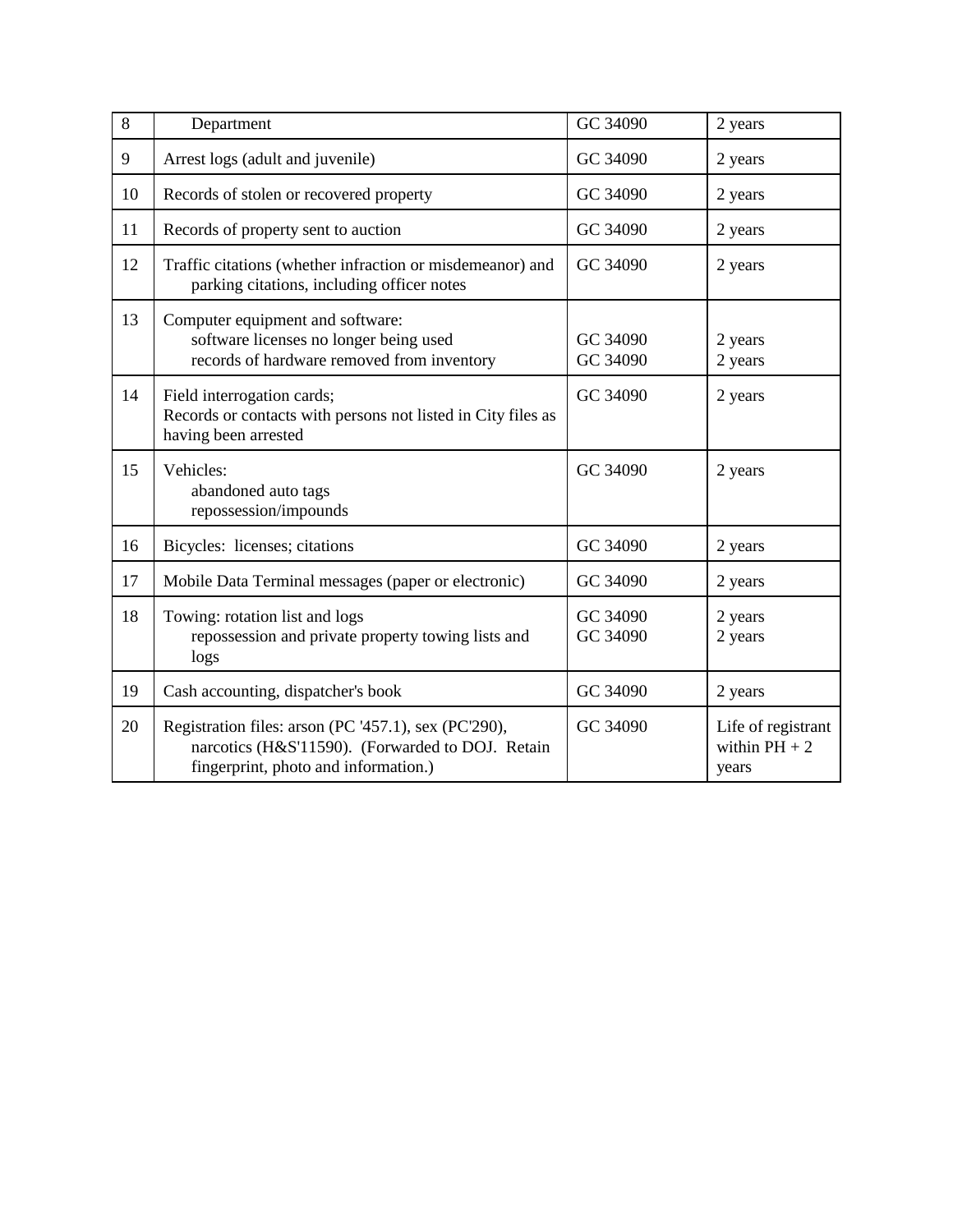#### RECORDS RETENTION SCHEDULE **PUBLIC WORKS/COMMUNITY DEVELOPMENT DEPARTMENT BUILDING DIVISION**

|                | <b>File Descriptions</b>                                                                                                 | <b>Statute</b>         | <b>Minimum</b><br>Legal<br><b>Retention</b>       | <b>Building</b><br><b>Retention</b><br><b>Period</b>                |
|----------------|--------------------------------------------------------------------------------------------------------------------------|------------------------|---------------------------------------------------|---------------------------------------------------------------------|
| $\mathbf{1}$   | Accounting Files/Invoices/Payroll<br>Reports/Purchase Orders                                                             | GC34090(d)             | $\overline{2}$                                    | $\overline{5}$ years                                                |
| $\overline{2}$ | <b>Budget Files</b>                                                                                                      | GC34090(d)             | $\overline{2}$                                    | 5 years                                                             |
| $\overline{3}$ | Building - Certificates of Occupancy                                                                                     | GC34090(d)<br>HS 19850 | Life of<br><b>Building</b>                        | Life of<br><b>Building</b>                                          |
| $\overline{4}$ | Building - Soils Report, foundation plan                                                                                 | GC34090(d)<br>HS 19850 | $\overline{2}$                                    | Life of<br><b>Building</b>                                          |
| 5              | <b>Building - Structural Calculations</b>                                                                                | GC34090(d)<br>HS 19850 | $\overline{2}$                                    | Life of<br><b>Building</b>                                          |
| 6              | <b>Building -Code Books (National Electrical</b><br>Code, Uniform Building, Fire, Mechanical,<br>Plumbing & Supplements) | GC34090(e)             | $\overline{P}$                                    | $\overline{P}$                                                      |
| $\overline{7}$ | <b>Building Permits Reports</b>                                                                                          | GC34090(a)<br>HS 19850 | $\overline{P}$                                    | $\overline{P}$                                                      |
| 8              | Building construction, blueprints,<br>specifications                                                                     | GC34090(e)<br>HS 19850 | $\overline{2}$<br>Life of Bldg-<br>commercial     | $5$ years $-$<br>residential<br>Life of<br>Building -<br>Commercial |
| 9              | Chronological File: cross reference of<br>correspondence filed by date                                                   | GC34090(d)             | $\overline{2}$                                    | 5 years                                                             |
| 10             | Contractor files (professional services<br>agreements, payments, correspondence)                                         | GC34090(d)             | $\overline{2}$                                    | Inactive $+2$<br>years                                              |
| 11             | Correspondence                                                                                                           | GC34090(d)             | $\overline{2}$                                    | 5 years                                                             |
| 12             | Professional Associations/Community<br>Organizations newsletters                                                         |                        | $\overline{0}$                                    | $CY + 2$                                                            |
| 13             | Progress reports to City Council (original files<br>kept in City Manager's office)                                       | GC34090(d)             | $\overline{2}$                                    | $CY + 2$                                                            |
| 14             | Rolled Plans/Maps                                                                                                        | GC334090(d)<br>HS19850 | $\overline{2}$<br>Commercial-<br>life of building | Residential - 5<br>years<br>Commercial-<br>life of building         |

*CY – Current Year P – Permanent*

*GC – Government Code*

*HS – Health and Safety Code*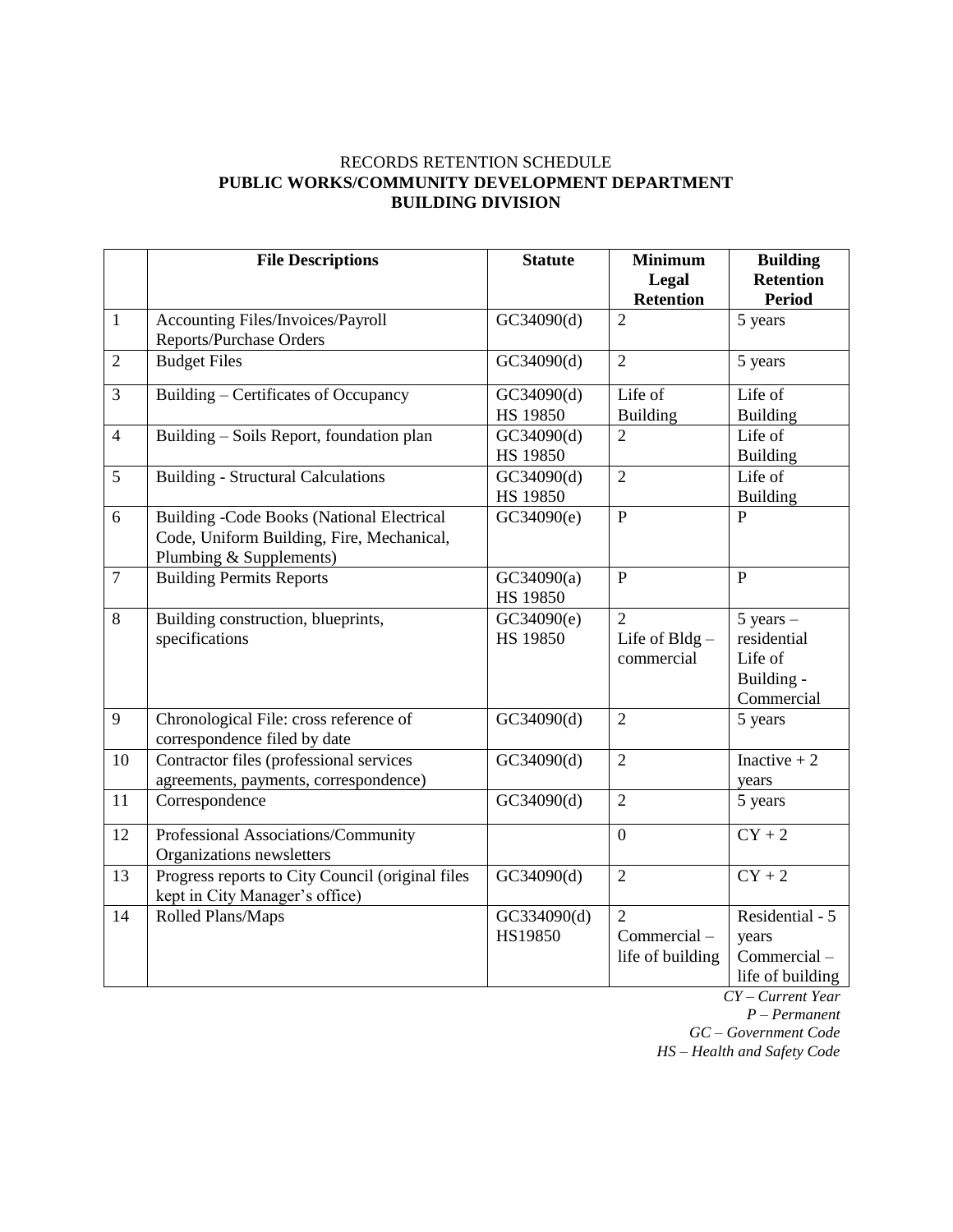#### RECORDS RETENTION SCHEDULE **PUBLIC WORKS/COMMUNITY DEVELOPMENT DEPARTMENT** BUILDING DIVISION **CODE ENFORCEMENT**

|                | <b>File Descriptions</b>                                                         | <b>Statute</b> | <b>Minimum</b><br>Legal<br><b>Retention</b> | Code<br><b>Enforcement</b><br><b>Retention</b><br><b>Period</b> |
|----------------|----------------------------------------------------------------------------------|----------------|---------------------------------------------|-----------------------------------------------------------------|
| $\mathbf{1}$   | Accounting Files/Invoices/Payroll<br><b>Reports/Purchase Orders</b>              | GC34090(d)     | $\overline{2}$                              | 5 years                                                         |
| $\overline{2}$ | Chronological File: cross reference of<br>correspondence filed by date           | GC34090(d)     | $\overline{2}$                              | 5 years                                                         |
| 3              | Code Enforcement Case Files by Type/Year                                         | GC34090(d)     | $\overline{2}$                              | $CY + 10$ years                                                 |
| $\overline{4}$ | Code Enforcement Liens & Releases Recorded                                       | GC34090(d)     | $\overline{2}$                              | P                                                               |
| 5              | <b>Code Enforcement Procedures</b>                                               | GC34090(d)     | $\overline{2}$                              | $CY+2$                                                          |
| 6              | <b>Code Enforcement Reports</b>                                                  | GC34090(d)     | $\overline{2}$                              | $CY + 2$ years                                                  |
| $\overline{7}$ | Contractor files (professional services<br>agreements, payments, correspondence) | GC34090(d)     | $\overline{2}$                              | Inactive $+2$<br>years                                          |
| 8              | Correspondence                                                                   | GC34090(d)     | $\overline{2}$                              | 5 years                                                         |

*CY – Current Year P – Permanent GC – Government Code*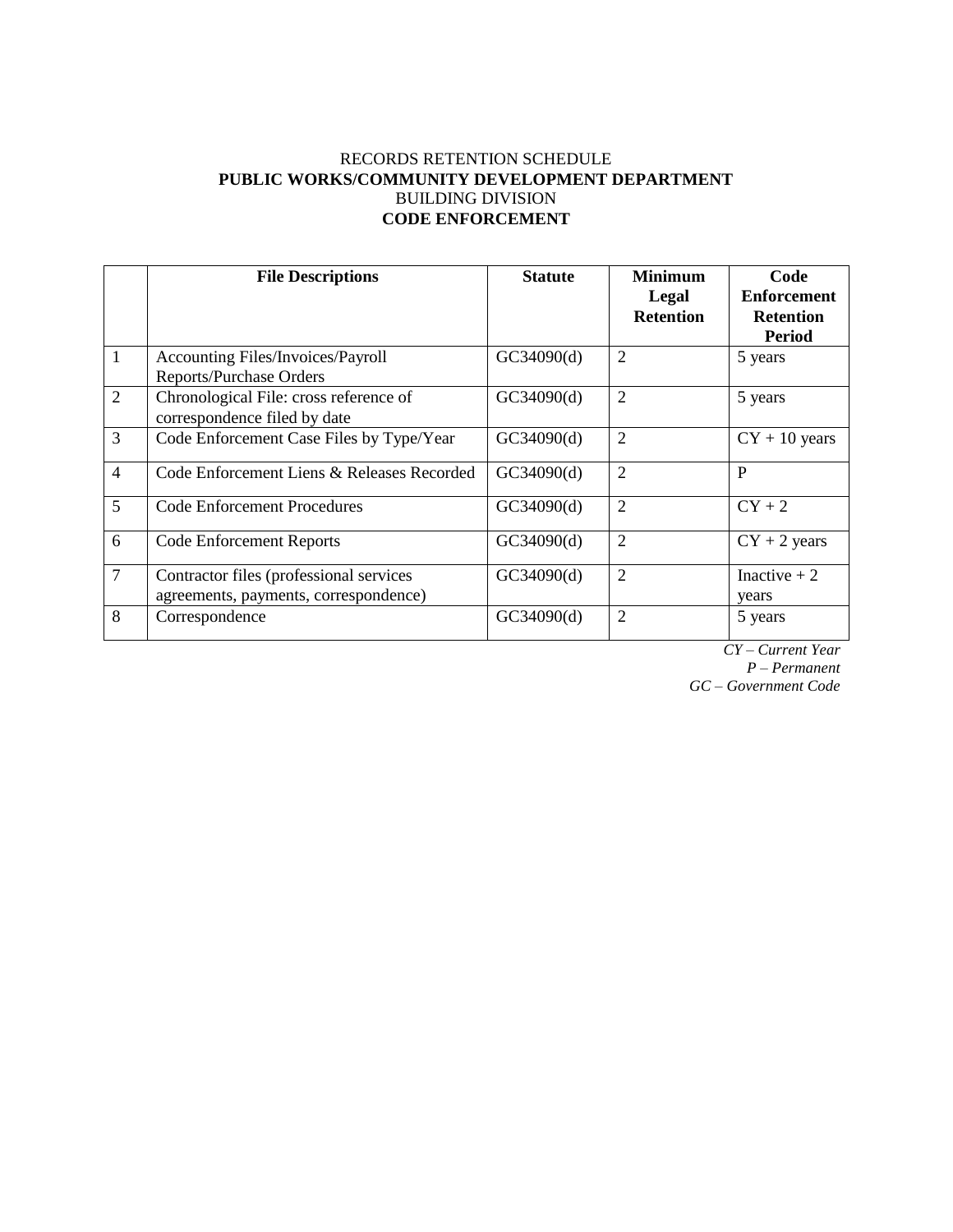#### RECORDS RETENTION SCHEDULE **PUBLIC WORKS/COMMUNITY DEVELOPMENT DEPARTMENT ENGINEERING AND MAINTENANCE DIVISIONS**

|                | <b>File Descriptions</b>                                                            | <b>Statute</b> | <b>Minimum</b><br>Legal<br><b>Retention</b> | Engineering/<br><b>Maintenance</b><br><b>Retention</b><br><b>Period</b> |
|----------------|-------------------------------------------------------------------------------------|----------------|---------------------------------------------|-------------------------------------------------------------------------|
| $\mathbf{1}$   | Accounting Files/Invoices/Payroll Reports                                           | GC34090(d)     | $\overline{2}$                              | $CY + 2$                                                                |
| $\overline{2}$ | Acquisitions                                                                        | GC34090(a)     | $\overline{P}$                              | $\overline{P}$                                                          |
| 3              | Aerial photographs                                                                  | GC34090(d)     | $\overline{2}$                              | $\mathbf{P}$                                                            |
| $\overline{4}$ | Agenda Packets: Task Force Committees,<br><b>Traffic Safety Committee</b>           | GC34090(e)     | $\mathbf P$                                 | $\overline{P}$                                                          |
| 5              | Agreements public agencies, misc.                                                   | GC34090(d)     | $\overline{2}$                              | $\overline{P}$                                                          |
| 6              | Annexation Procedures, annexation files                                             | GC34090(a)     | $\mathbf P$                                 | $\overline{P}$                                                          |
| $\overline{7}$ | <b>Assessment Districts</b>                                                         | GC34090(a)     | $\overline{P}$                              | $\mathbf{P}$                                                            |
| 8              | <b>Bike Lane/Trails</b>                                                             | GC34090(a)     | ${\bf P}$                                   | $\mathbf{P}$                                                            |
| 9              | Bond projects                                                                       | GC34090(d)     | $\overline{2}$                              | $\overline{P}$                                                          |
| 10             | Bridges: General, inspections, repair, grants                                       | GC34090(d)     | $\overline{2}$                              | $\mathbf{P}$                                                            |
| 11             | Capital improvement budget                                                          | GC34090(d)     | $\overline{2}$                              | 5 years                                                                 |
| 12             | Chronological File: cross reference of public<br>works correspondence filed by date | GC34090(d)     | $\overline{2}$                              | 5 years                                                                 |
| 13             | Construction tracking: curbs, gutters, sidewalks                                    | GC34090(d)     | $\overline{2}$                              | $\overline{P}$                                                          |
| 14             | Correspondence                                                                      | GC34090(d)     | $\overline{2}$                              | 5 years                                                                 |
| 15             | Creek abatement, maintenance program                                                | GC34090(d)     | $\overline{2}$                              | $\overline{P}$                                                          |
| 16             | Diablo Vista Water (see specific category for<br>retention period)                  |                |                                             |                                                                         |
| 17             | Drainage maintenance, issues                                                        | GC34090(d)     | $\overline{2}$                              | $\mathbf{P}$                                                            |
| 18             | Easements, dedications, rights-of-way                                               | GC34090(a)     | ${\bf P}$                                   | ${\bf P}$                                                               |
| 19             | Encroachment permits, violations (except<br>revocable)                              | GC34090(d)     | $\overline{2}$                              | P                                                                       |
| 20             | Encroachment permits, revocable                                                     | GC34090(d)     | $\overline{2}$                              | $CY + 2$                                                                |
| 21             | Emergency preparedness plans                                                        | GC34090(d)     | $\overline{2}$                              | $\mathbf{P}$                                                            |
| 22             | Fleet: assignment, accident reports, fueling                                        | GC34090(d)     | $\overline{2}$                              | 5 years                                                                 |
| 23             | Fleet: inventory, ownership and title                                               | GC34090(d)     | $\overline{2}$                              | Life of vehicle<br>$+2$ years                                           |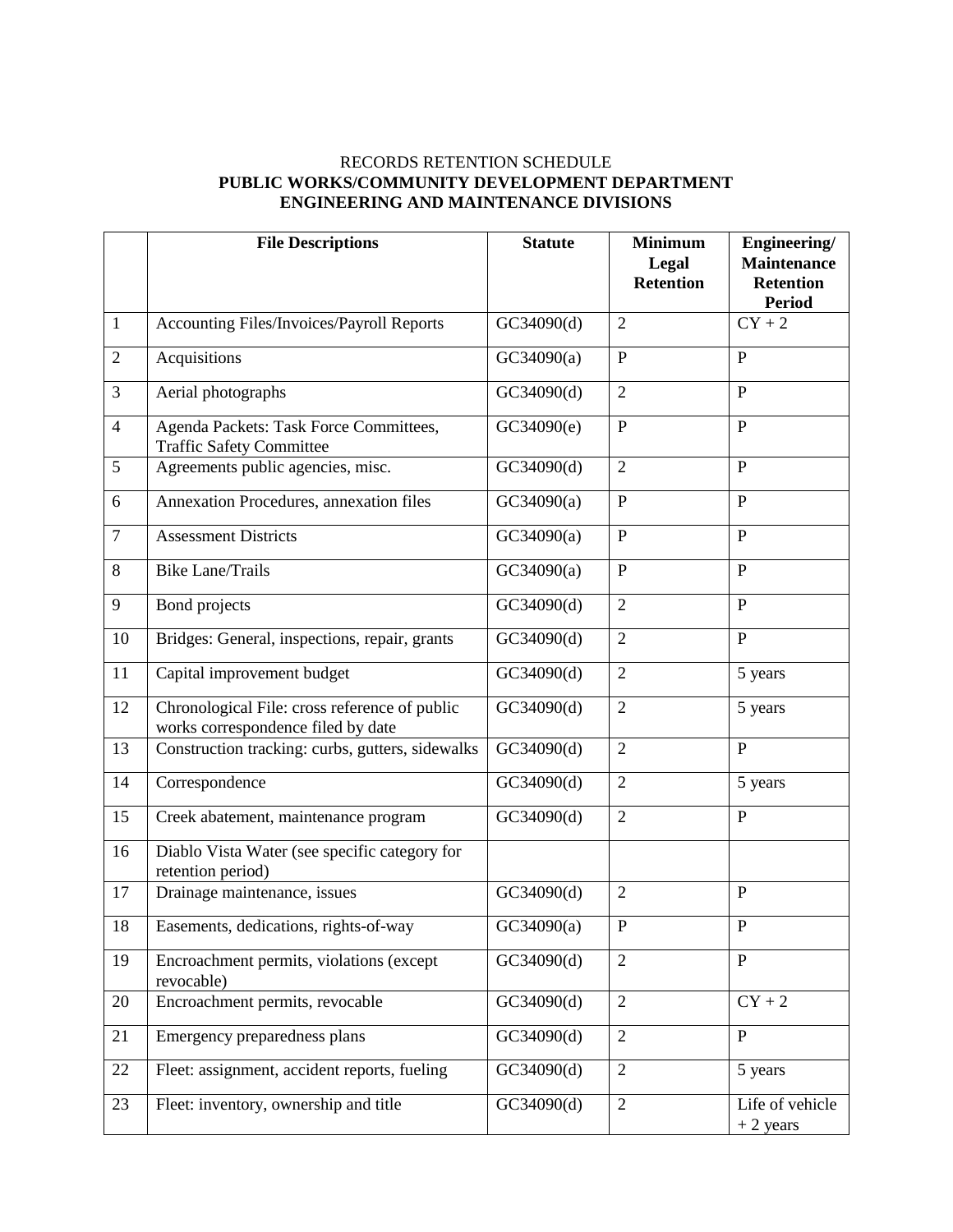|    | <b>File Descriptions</b>                                                                                                                                                      | <b>Statute</b>            | <b>Minimum</b><br>Legal<br><b>Retention</b> | Engineering/<br><b>Maintenance</b><br><b>Retention</b><br><b>Period</b> |
|----|-------------------------------------------------------------------------------------------------------------------------------------------------------------------------------|---------------------------|---------------------------------------------|-------------------------------------------------------------------------|
| 24 | Flood issues-storm drains, records, maps                                                                                                                                      | GC34090(d)                | $\overline{2}$                              | P                                                                       |
| 25 | Freeway general, sound walls, studies                                                                                                                                         | GC34090(d)                | $\overline{2}$                              | $\mathbf{P}$                                                            |
|    | <b>Inspector Daily Reports</b>                                                                                                                                                | GC34090(d)                | $\overline{2}$                              | Life of project<br>$+2$ years                                           |
| 26 | Landscaping: plants, tree maintenance, plans<br>(except for plans, inventory)                                                                                                 | GC34090(d)                | $\overline{2}$                              | 5 years                                                                 |
| 27 | Lighting/PG&E (except for inventory)                                                                                                                                          | GC34090(d)                | $\overline{2}$                              | 5 years                                                                 |
| 28 | Maintenance and operations: work orders,<br>reports, complaints                                                                                                               | GC34090(d)                | $\overline{2}$                              | 5 years                                                                 |
| 29 | Maps and plats, city boundary, surveys                                                                                                                                        | GC34090(a)                | ${\bf P}$                                   | $\mathbf{P}$                                                            |
| 30 | <b>Minutes of Task Force Committees</b>                                                                                                                                       | GC 34090(e)               | ${\bf P}$                                   | $\mathbf{P}$                                                            |
| 31 | National Pollution Discharge Elimination<br>System (NPDES) correspondence, reference<br>materials, reports                                                                    | GC34090(d)                | $\overline{2}$                              | $CY + 2$                                                                |
| 32 | Parking: Lots, garages, regulations                                                                                                                                           | GC34090(d)                | $\mathfrak{2}$                              | $CY + 2$                                                                |
| 33 | Permits, grading                                                                                                                                                              | GC34090(a)                | ${\bf P}$                                   | $\mathbf{P}$                                                            |
|    | Planning referrals (commercial/residential)<br>engineering, new construction, modifcations                                                                                    | GC34090(d)                | $\mathbf{2}$                                | $\mathbf{P}$                                                            |
| 34 | Project files: correspondence, architectural<br>drawings, civil engineering issues                                                                                            | GC34090(d)                | $\overline{2}$                              | P                                                                       |
| 35 | <b>Request for Proposals</b>                                                                                                                                                  | GC34090(d)                | $\overline{2}$                              | $CY + 2$                                                                |
| 36 | Signage (except for inventory), street repair,<br>striping                                                                                                                    | GC34090(d)                | $\overline{2}$                              | $CY + 2$                                                                |
| 37 | Street widening                                                                                                                                                               | GC34090(a)                | $\mathbf{P}$                                | $\mathbf{P}$                                                            |
| 38 | Street/alley (abandonment/vacation)                                                                                                                                           | GC34090(a)                | ${\bf P}$                                   | ${\bf P}$                                                               |
| 39 | Subdivisions/land divisions                                                                                                                                                   | GC34090(a)                | $\mathbf{P}$                                | P                                                                       |
| 40 | Surveys (recording data and maps)                                                                                                                                             | GC34090(a)                | $\mathbf{P}$                                | $\mathbf{P}$                                                            |
| 41 | Tapes, CD's, Recordings, Audio, Video (traffic<br>safety meetings, task force meetings, pipes)                                                                                | GC54953.5(b)<br>GC34090.7 | 30 days<br>90 days                          | 2 years                                                                 |
| 42 | Traffic counts, traffic safety, traffic signals,<br>traffic studies, traffic complaints, pedestrian<br>crosswalks                                                             | GC34090(d)                | $\overline{2}$                              | 5 years                                                                 |
|    | Waste Management:<br>AB939 reports, rates, contracts, landfills, oil<br>recycling grants, hazardous waste,<br>Recylcing/reuse, composting, yard waste,<br>meetings, workshops | GC34090(d)                | $\overline{2}$                              | 5 years                                                                 |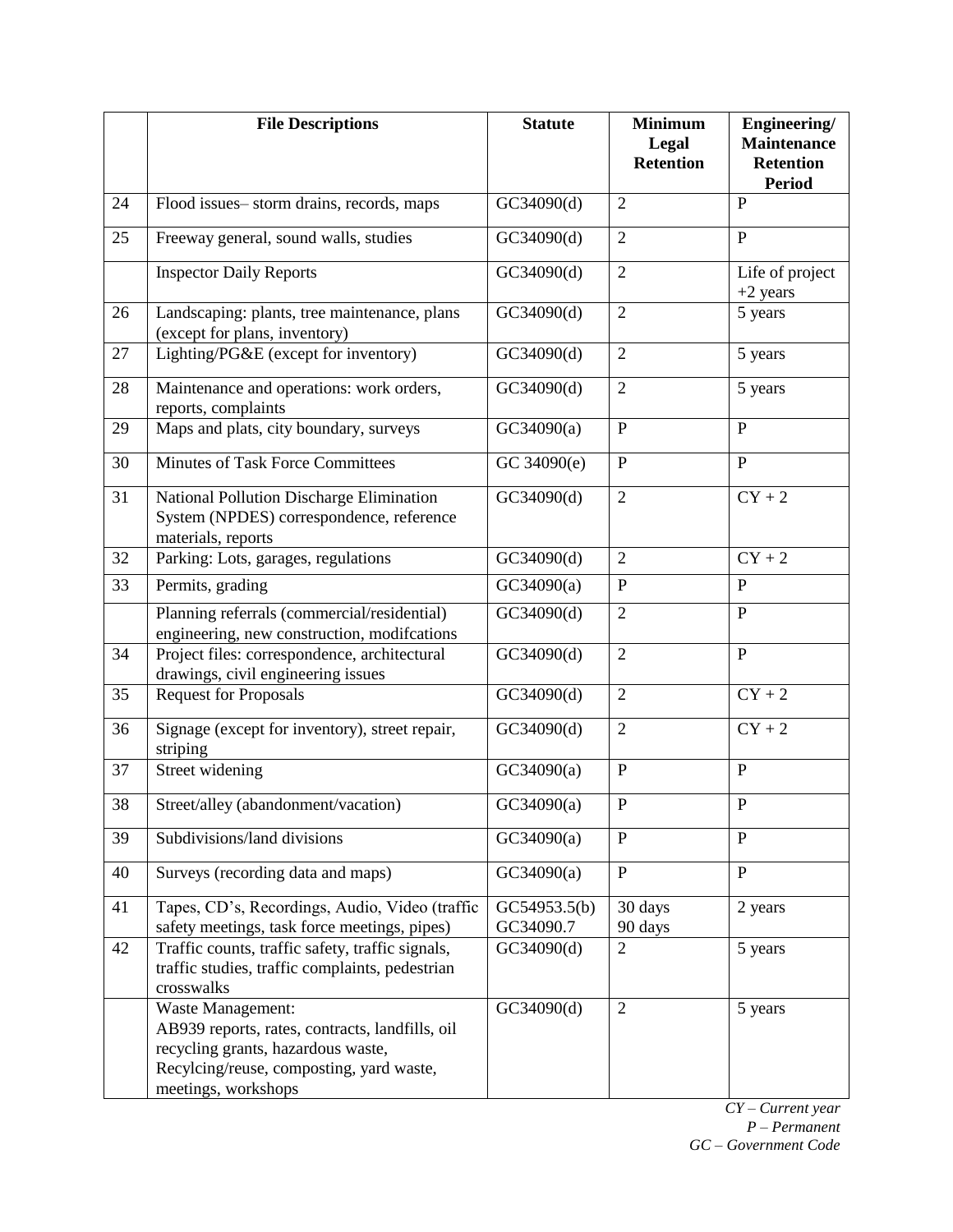#### RECORDS RETENTION SCHEDULE **PUBLIC WORKS/COMMUNITY DEVELOPMENT DEPARTMENT PLANNING DIVISION**

|                | <b>File Descriptions</b>                                                                                                                                       | <b>Statute</b>                          | <b>Minimum</b><br>Legal<br><b>Retention</b> | <b>Planning</b><br><b>Retention</b><br><b>Period</b> |
|----------------|----------------------------------------------------------------------------------------------------------------------------------------------------------------|-----------------------------------------|---------------------------------------------|------------------------------------------------------|
| $\mathbf{1}$   | Accounting Files/Invoices/Payroll<br><b>Reports/Purchase Orders</b>                                                                                            | GC34090(d)                              | $\overline{2}$                              | 5 years                                              |
| $\overline{2}$ | Agenda Packets: Architectural Review<br>Commission, Planning Commission, Zoning<br>Administrator                                                               | GC34090(d)                              | $\overline{2}$                              | $\mathbf{P}$                                         |
| 3              | Annexation/Deannexation Files                                                                                                                                  | GC34090(d)                              | $\overline{2}$                              | 20 years                                             |
| $\overline{4}$ | Boards, commissions, committee<br>correspondence, terms of office, salaries                                                                                    | GC34090(d)                              | $\overline{2}$                              | 20 years                                             |
| 5              | Budget Files (original files kept in Finance)                                                                                                                  | GC34090(d)                              | $\overline{2}$                              | 5 years                                              |
| 6              | Capital Improvement project files (duplicate<br>files of those in Public Works)                                                                                |                                         |                                             | Retention in<br>Plng Dept. not<br>required           |
| $\tau$         | Chronological File: cross reference of<br>correspondence filed by date                                                                                         | GC34090(d)                              | $\overline{2}$                              | 5 years                                              |
| 8              | City Public Works correspondence, street<br>alignments, drainage (duplicate files of those in<br>Public Works)                                                 |                                         |                                             | Retention in<br>Plng Dept. not<br>required           |
| 9              | Contractor files (professional services<br>agreements, payments, correspondence)                                                                               | GC34090(d)                              | $\overline{2}$                              | Inactive $+2$<br>years                               |
| 10             | Correspondence                                                                                                                                                 | GC34090(d)                              | $\overline{2}$                              | 5 years                                              |
| 11             | Emergency Planning (earthquake preparedness,<br>flood hazards, hazardous waste)                                                                                | GC34090(d)                              | $\overline{2}$                              | 5 years                                              |
| 12             | Environmental Impact Reports by site                                                                                                                           | GC34090(d)<br><b>CEQA</b><br>Guidelines | $\overline{2}$                              | Life of project<br>$+2$ years                        |
| 13             | <b>Event Permits</b>                                                                                                                                           | GC34090(d)                              | $\mathbf{2}$                                | $CY + 2$                                             |
| 14             | General Plan Amendments including various<br>elements of plan: noise, safety, seismic safety,<br>transportation, housing, scenic highways, etc                 | GC34090(d)                              | $\overline{2}$                              | $\mathbf{P}$                                         |
| 15             | General Plan background files.                                                                                                                                 | GC34090(d)                              | $\overline{2}$                              | 15 years                                             |
| 16             | <b>Home Occupation Permits</b>                                                                                                                                 | GC34090(d)                              | $\overline{2}$                              | Life of permit                                       |
| 17             | Minutes of Planning Commission,<br>Architectural Review Commission and Zoning<br>Administrator meetings.                                                       | GC34090(e)                              | $\mathbf{P}$                                | $\overline{P}$                                       |
| 18             | Misc. Permits (Bingo, Carnival, Pumpkins,<br>Christmas Tree lots, newspaper dispensers, tree<br>removal, garage exemption permits, electronic<br>game permits) | GC34090(d)                              | $\overline{2}$                              | $CL + 5$ years                                       |
| 19             | Ordinance (by subject, correspondence).<br>(Originals kept by City Clerk)                                                                                      | GC34090(d)                              | $\overline{2}$                              | 10 years                                             |